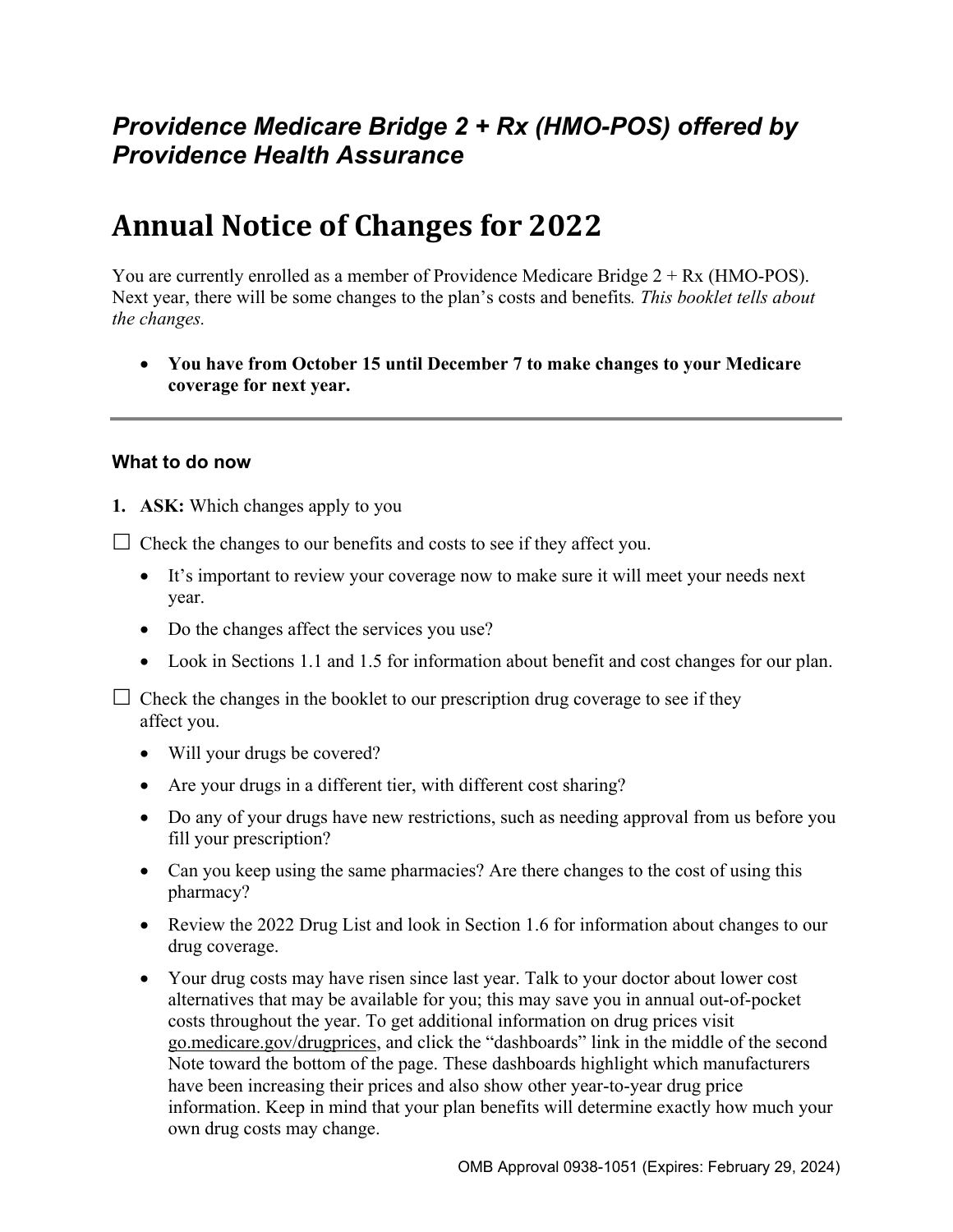$\Box$  Check to see if your doctors and other providers will be in our network next year.

- Are your doctors, including specialists you see regularly, in our network?
- What about the hospitals or other providers you use?
- Look in Sections 1.3 and 1.4 for information about our *Provider and Pharmacy Directory*.
- $\Box$  Think about your overall health care costs.
	- How much will you spend out-of-pocket for the services and prescription drugs you use regularly?
	- How much will you spend on your premium and deductibles?
	- How do your total plan costs compare to other Medicare coverage options?
- $\Box$  Think about whether you are happy with our plan.
- **2. COMPARE:** Learn about other plan choices

 $\Box$  Check coverage and costs of plans in your area.

- Use the personalized search feature on the Medicare Plan Finder at [www.medicare.gov/plan-compare](http://www.medicare.gov/plan-compare) website.
- Review the list in the back of your *Medicare & You 2022* handbook.
- Look in Section 3.2 to learn more about your choices.

 $\Box$  Once you narrow your choice to a preferred plan, confirm your costs and coverage on the plan's website.

#### **3. CHOOSE:** Decide whether you want to change your plan

- If you don't join another plan by December 7, 2021, you will be enrolled in Providence Medicare Bridge 2 + Rx (HMO-POS).
- To change to a **different plan** that may better meet your needs, you can switch plans between October 15 and December 7.
- **4. ENROLL:** To change plans, join a plan between **October 15** and **December 7, 2021** 
	- If you don't join another plan by **December 7, 2021**, you will be enrolled in Providence Medicare Bridge  $2 + Rx$  (HMO-POS).
	- If you join another plan by **December 7, 2021**, your new coverage will start on **January 1, 2022.** You will be automatically disenrolled from your current plan.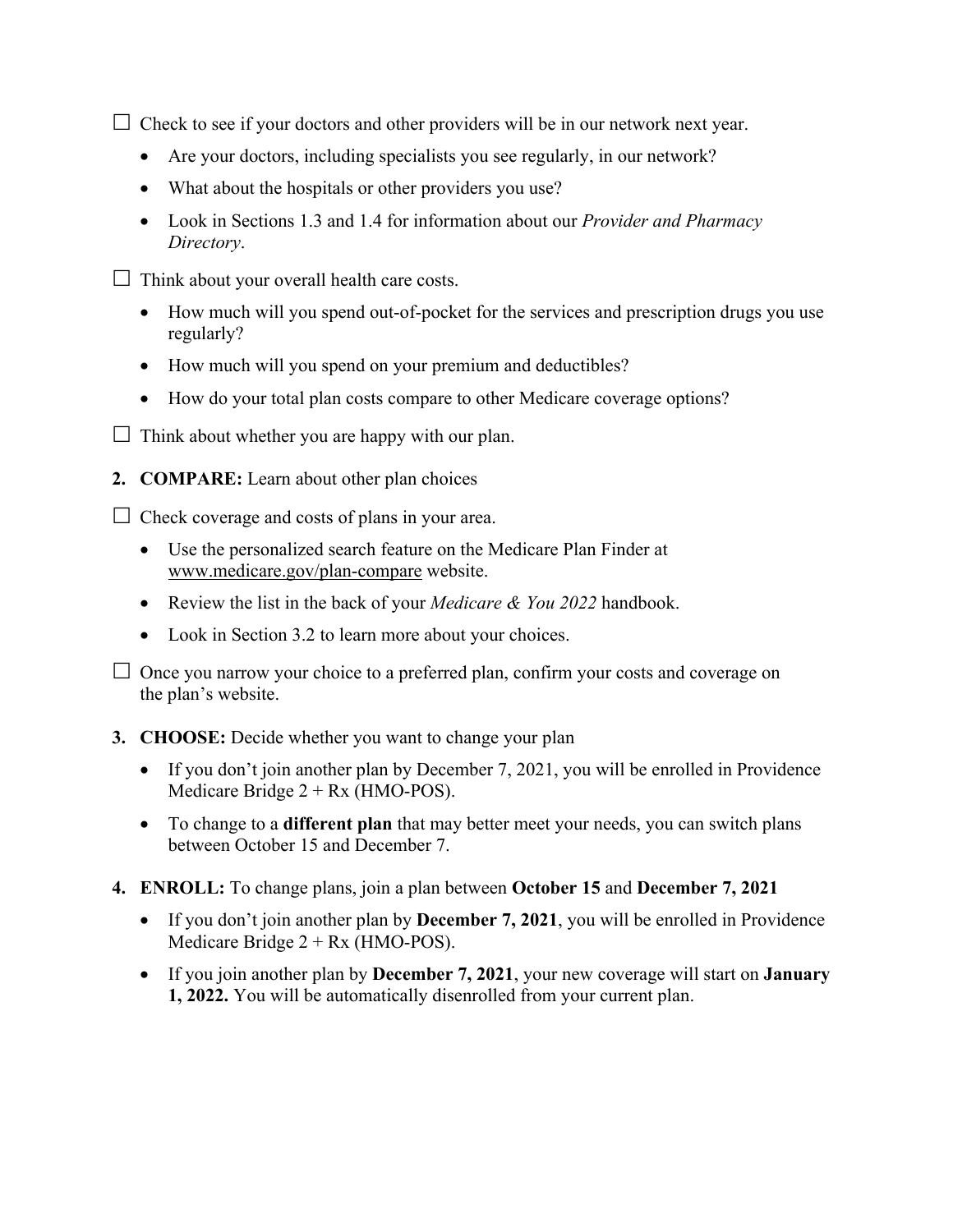#### **Additional Resources**

- Please contact our Customer Service number at 503-574-8000 or 1-800-603-2340 for additional information. (TTY users should call 711.) Hours are 8 a.m. to 8 p.m. (Pacific Time), seven days a week.
- This information is available in a different format, including large print and braille.
- **Coverage under this Plan qualifies as Qualifying Health Coverage (QHC)** and satisfies the Patient Protection and Affordable Care Act's (ACA) individual shared responsibility requirement. Please visit the Internal Revenue Service (IRS) website at [www.irs.gov/Affordable-Care-Act/Individuals-and-Families](http://www.irs.gov/Affordable-Care-Act/Individuals-and-Families) for more information.

#### **About Providence Medicare Bridge 2 + Rx (HMO-POS)**

- Providence Medicare Advantage Plans is an HMO, HMO-POS and HMO SNP with Medicare and Oregon Health Plan contracts. Enrollment in Providence Medicare Advantage Plans depends on contract renewal.
- When this booklet says "we," "us," or "our," it means Providence Health Assurance. When it says "plan" or "our plan," it means Providence Medicare Bridge  $2 + Rx$  (HMO-POS).

H9047\_2022ANOC15\_M File & Use 09052021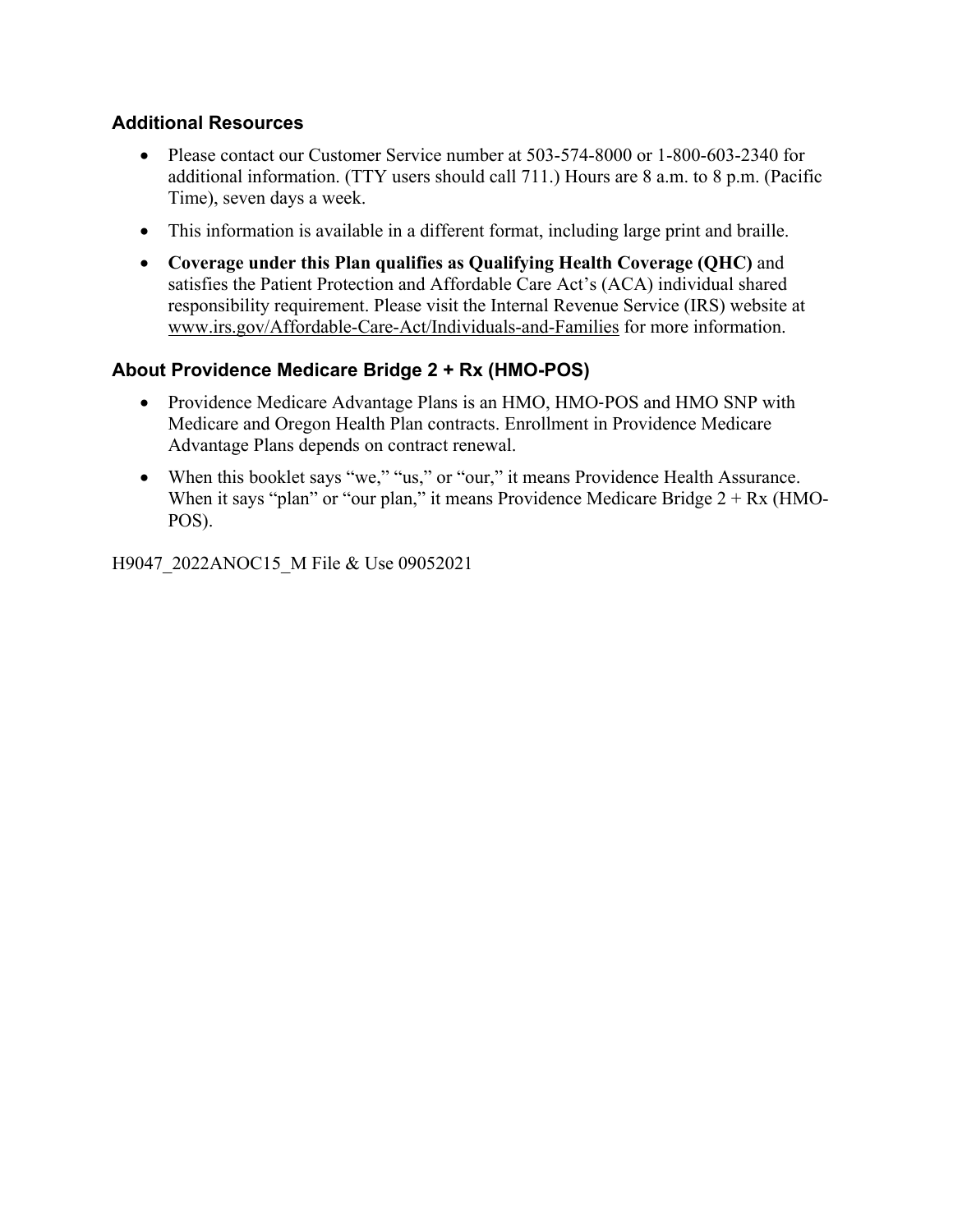## <span id="page-3-0"></span>**Summary of Important Costs for 2022**

The table below compares the 2021 costs and 2022 costs for Providence Medicare Bridge  $2 + Rx$ (HMO-POS) in several important areas. **Please note this is only a summary of changes**. A copy of the *Evidence of Coverage* is located on our website at [www.ProvidenceHealthAssurance.com](http://www.ProvidenceHealthAssurance.com). You may also call Customer Service to ask us to mail you an *Evidence of Coverage*.

| Cost                                                                          | 2021 (this year)                                                                                         | 2022 (next year)                                                                                         |
|-------------------------------------------------------------------------------|----------------------------------------------------------------------------------------------------------|----------------------------------------------------------------------------------------------------------|
| Monthly plan premium*<br>* Your premium may be higher or                      | \$40                                                                                                     | \$40                                                                                                     |
| lower than this amount. See<br>Section 1.1 for details.                       |                                                                                                          |                                                                                                          |
| Maximum out-of-pocket amount<br>This is the most you will pay                 | \$4,900 when using your<br>in-network benefit                                                            | \$4,900 when using your<br>in-network benefit                                                            |
| out-of-pocket for your covered<br>services.<br>(See Section 1.2 for details.) | \$10,000 when using your<br>Point-of-Service (POS)<br>benefit                                            | \$10,000 when using your<br>Point-of-Service (POS)<br>benefit                                            |
| <b>Doctor office visits</b>                                                   | Primary care visits in-<br>network:<br>There is no coinsurance,<br>copayment, or deductible<br>per visit | Primary care visits in-<br>network:<br>There is no coinsurance,<br>copayment, or deductible<br>per visit |
|                                                                               | Primary care visits when<br>using your POS benefit:<br>\$25 copayment per visit                          | Primary care visits when<br>using your POS benefit:<br>\$25 copayment per visit                          |
|                                                                               | Specialist visits in-<br>network:<br>\$35 copayment per visit                                            | Specialist visits in-<br>network:<br>\$35 copayment per visit                                            |
|                                                                               | Specialist visits when<br>using your POS benefit:<br>\$50 copayment per visit                            | Specialist visits when<br>using your POS benefit:<br>\$50 copayment per visit                            |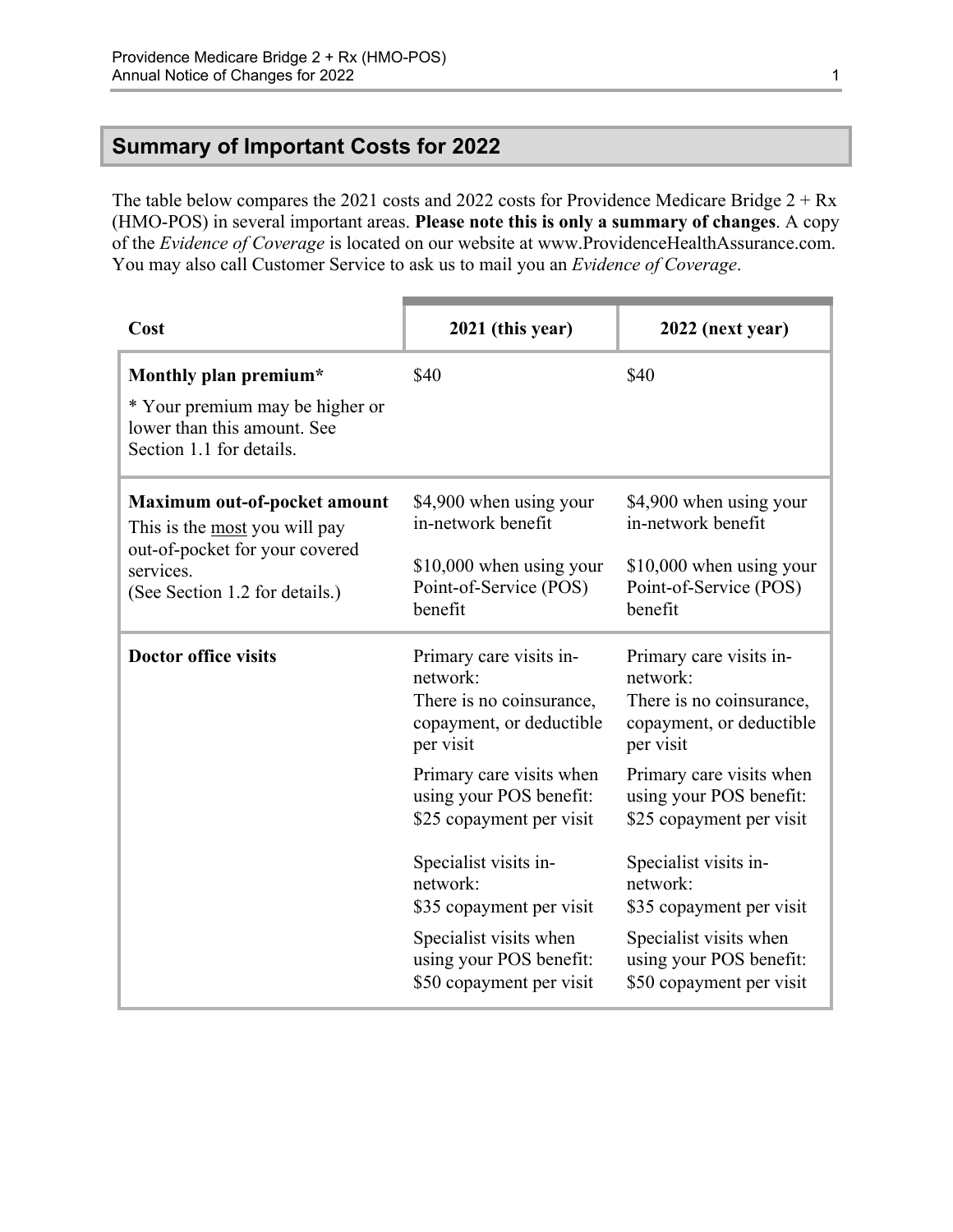| Cost                                                                                                                                                                                                                                                                                                                                                                                                                                                      | 2021 (this year)                                                                                                                                                                                                                            | 2022 (next year)                                                                                                                                                                                                                            |
|-----------------------------------------------------------------------------------------------------------------------------------------------------------------------------------------------------------------------------------------------------------------------------------------------------------------------------------------------------------------------------------------------------------------------------------------------------------|---------------------------------------------------------------------------------------------------------------------------------------------------------------------------------------------------------------------------------------------|---------------------------------------------------------------------------------------------------------------------------------------------------------------------------------------------------------------------------------------------|
| <b>Inpatient hospital stays</b><br>Includes inpatient acute, inpatient<br>rehabilitation, long-term care<br>hospitals and other types of<br>inpatient hospital services.<br>Inpatient hospital care starts the<br>day you are formally admitted to<br>the hospital with a doctor's order.<br>The day before you are discharged<br>is your last inpatient day.                                                                                             | Hospital stays in-<br>network:<br>\$325 copayment each day<br>for days 1-6 per<br>admission and there is no<br>coinsurance, copayment,<br>or deductible each day for<br>day 7 and beyond for<br>Medicare-covered<br>inpatient hospital care | Hospital stays in-<br>network:<br>\$325 copayment each day<br>for days 1-6 per<br>admission and there is no<br>coinsurance, copayment,<br>or deductible each day for<br>day 7 and beyond for<br>Medicare-covered<br>inpatient hospital care |
|                                                                                                                                                                                                                                                                                                                                                                                                                                                           | Hospital stays when<br>using your POS benefit:<br>30% of the total cost per<br>admission for Medicare-<br>covered inpatient hospital<br>care                                                                                                | Hospital stays when<br>using your POS benefit:<br>30% of the total cost per<br>admission for Medicare-<br>covered inpatient hospital<br>care                                                                                                |
| <b>Part D prescription drug</b><br>coverage                                                                                                                                                                                                                                                                                                                                                                                                               | Deductible: \$100                                                                                                                                                                                                                           | Deductible: \$0                                                                                                                                                                                                                             |
| (See Section 1.6 for details.)                                                                                                                                                                                                                                                                                                                                                                                                                            | Copayment/Coinsurance<br>during the Initial<br>Coverage Stage:                                                                                                                                                                              | Copayment/Coinsurance<br>during the Initial<br>Coverage Stage:                                                                                                                                                                              |
|                                                                                                                                                                                                                                                                                                                                                                                                                                                           | Drug Tier 1: \$0 per<br>$\bullet$<br>prescription at a<br>preferred network<br>pharmacy or \$16 per<br>prescription at a<br>network pharmacy                                                                                                | Drug Tier 1: \$0 per<br>prescription at a<br>preferred network<br>pharmacy or \$16 per<br>prescription at a<br>network pharmacy                                                                                                             |
| To find out which drugs are Select<br>Insulins, review the most recent<br>Drug List we provided<br>electronically. You can identify<br>Select Insulins by looking in the<br>formulary. They are indicated by<br>"SI" in the Requirements/Limits<br>section of the formulary. If you<br>have questions about the Drug List,<br>you can also call Customer Service<br>(Phone numbers for Customer)<br>Service are found in Section 7.1 of<br>this booklet). | Drug Tier 2: \$10 per<br>prescription at a<br>preferred network<br>pharmacy or \$20 per<br>prescription at a<br>network pharmacy<br>Additional coverage<br>for Select Insulins not<br>available                                             | Drug Tier 2: \$10 per<br>prescription at a<br>preferred network<br>pharmacy or \$20 per<br>prescription at a<br>network pharmacy<br>\$10-\$20 for Select<br>Insulins per month                                                              |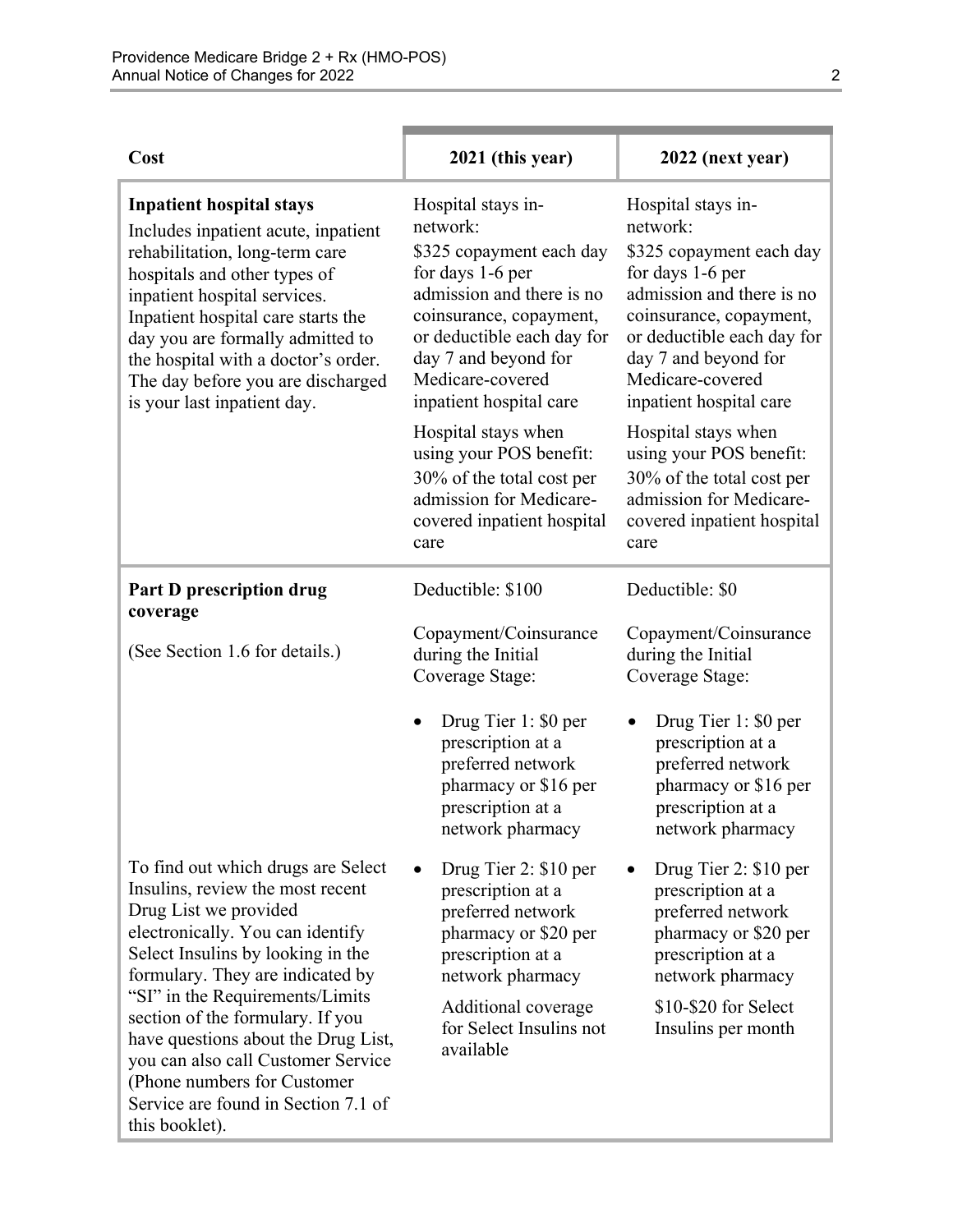| Cost | 2021 (this year)                                                                                                                    | 2022 (next year)                                                                                                                    |
|------|-------------------------------------------------------------------------------------------------------------------------------------|-------------------------------------------------------------------------------------------------------------------------------------|
|      | Drug Tier 3: \$47 per<br>prescription at a<br>preferred network<br>pharmacy or \$47 per<br>prescription at a<br>network pharmacy    | Drug Tier 3: \$47 per<br>prescription at a<br>preferred network<br>pharmacy or \$47 per<br>prescription at a<br>network pharmacy    |
|      | Additional coverage<br>for Select Insulins not<br>available                                                                         | \$35 for Select<br>Insulins per month                                                                                               |
|      | Drug Tier 4: \$100 per<br>prescription at a<br>preferred network<br>pharmacy or \$100 per<br>prescription at a<br>network pharmacy  | Drug Tier 4: \$100 per<br>prescription at a<br>preferred network<br>pharmacy or \$100 per<br>prescription at a<br>network pharmacy  |
|      | Drug Tier 5: $30\%$ of<br>the total cost at a<br>preferred network<br>pharmacy or 30% of<br>the total cost at a<br>network pharmacy | Drug Tier 5: $33\%$ of<br>the total cost at a<br>preferred network<br>pharmacy or 33% of<br>the total cost at a<br>network pharmacy |
|      | Drug Tier 6: Not<br>covered                                                                                                         | Drug Tier 6: \$0 per<br>prescription at a<br>preferred network<br>pharmacy or \$0 per<br>prescription at a<br>network pharmacy      |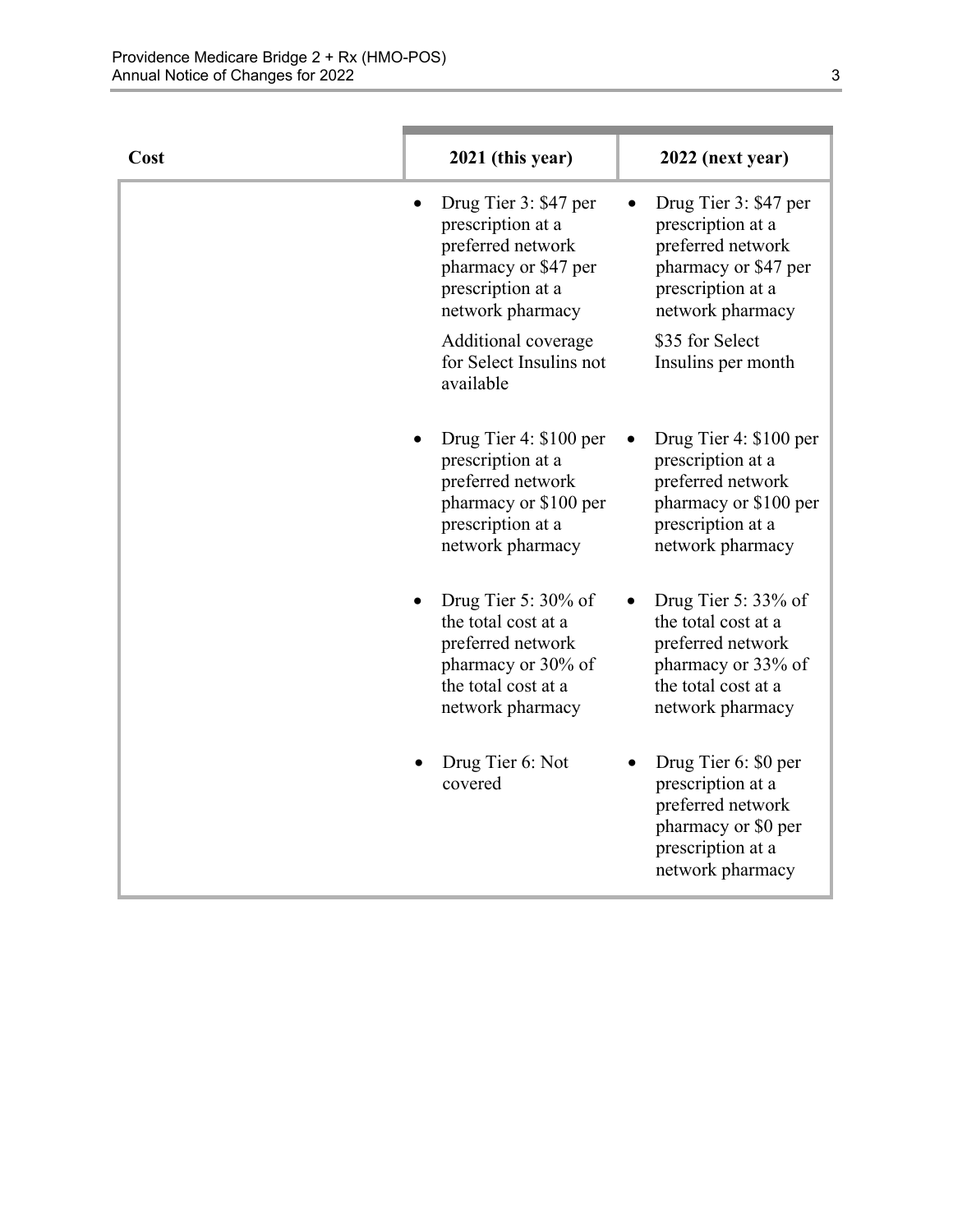## *Annual Notice of Changes* **for 2022 Table of Contents**

| <b>SECTION 1</b> |                                                                                      |  |
|------------------|--------------------------------------------------------------------------------------|--|
|                  |                                                                                      |  |
|                  |                                                                                      |  |
|                  |                                                                                      |  |
|                  |                                                                                      |  |
|                  |                                                                                      |  |
|                  |                                                                                      |  |
| <b>SECTION 2</b> |                                                                                      |  |
| <b>SECTION 3</b> |                                                                                      |  |
|                  | Section 3.1 – If you want to stay in Providence Medicare Bridge $2 + Rx$ (HMO-POS)19 |  |
|                  |                                                                                      |  |
| <b>SECTION 4</b> |                                                                                      |  |
| <b>SECTION 5</b> | Programs That Offer Free Counseling about Medicare 21                                |  |
| <b>SECTION 6</b> | Programs That Help Pay for Prescription Drugs21                                      |  |
| <b>SECTION 7</b> |                                                                                      |  |
|                  | Section 7.1 – Getting Help from Providence Medicare Bridge $2 + Rx$ (HMO-POS) 22     |  |
|                  |                                                                                      |  |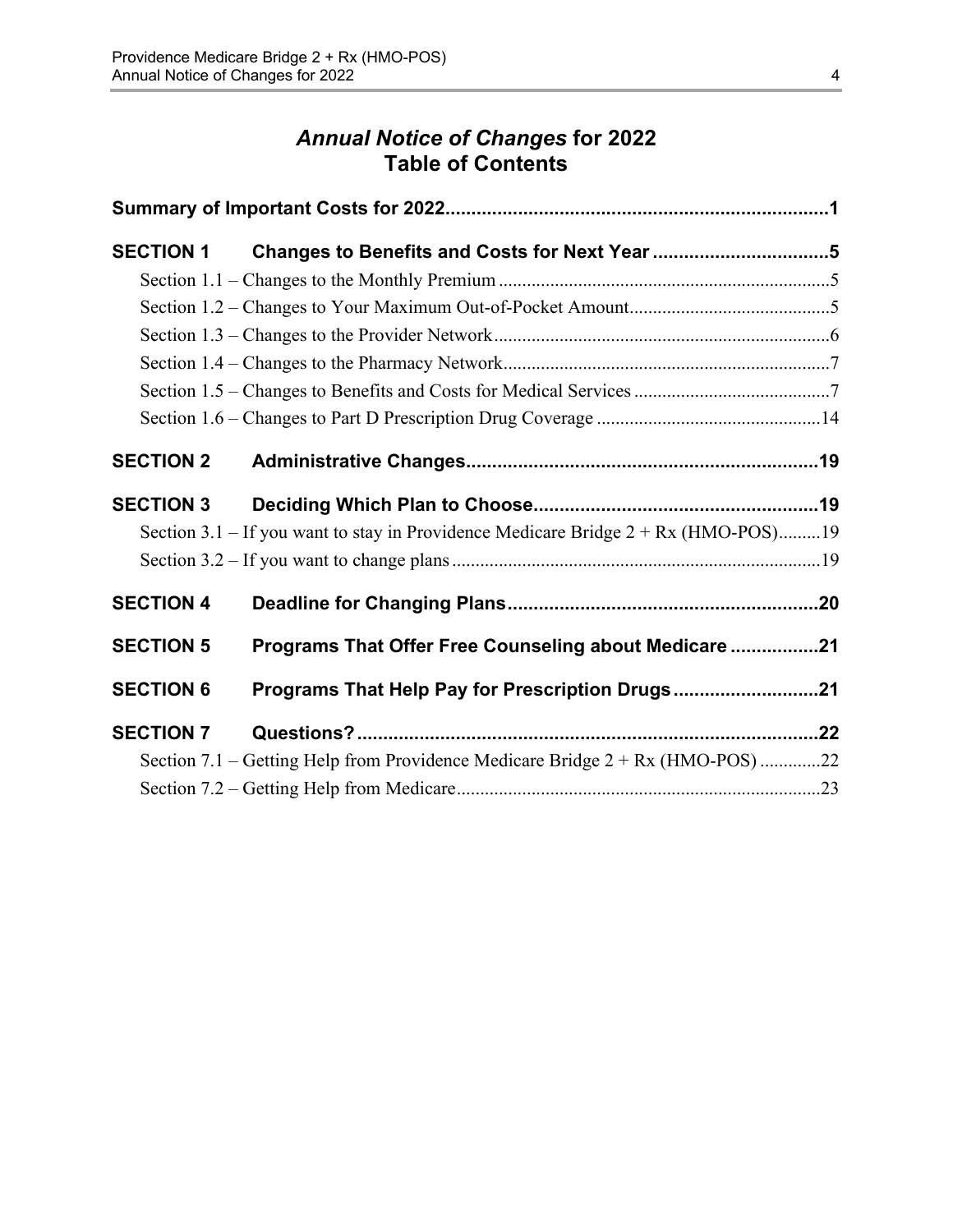## <span id="page-7-0"></span>**SECTION 1 Changes to Benefits and Costs for Next Year**

## <span id="page-7-1"></span>**Section 1.1 – Changes to the Monthly Premium**

| Cost                                                            | 2021 (this year)                                     | 2022 (next year)                                        |
|-----------------------------------------------------------------|------------------------------------------------------|---------------------------------------------------------|
| <b>Monthly premium</b><br>(You must also continue to pay your)  | \$40                                                 | \$40                                                    |
| Medicare Part B premium.)                                       |                                                      | There is no change for<br>the upcoming benefit<br>year. |
| <b>Optional Supplemental Dental</b><br>Coverage monthly premium | Providence Basic<br><b>Wrap Dental</b><br>\$29.40    | Providence Dental<br>Basic<br>\$32.50                   |
| <b>Optional Supplemental Dental</b><br>Coverage monthly premium | Providence Enhanced<br><b>Wrap Dental</b><br>\$42.20 | Providence Dental<br>Enhanced<br>\$45.10                |

- Your monthly plan premium will be *more* if you are required to pay a lifetime Part D late enrollment penalty for going without other drug coverage that is at least as good as Medicare drug coverage (also referred to as "creditable coverage") for 63 days or more.
- If you have a higher income, you may have to pay an additional amount each month directly to the government for your Medicare prescription drug coverage.
- Your monthly premium will be *less* if you are receiving "Extra Help" with your prescription drug costs. Please see Section 6 regarding "Extra Help" from Medicare.

#### <span id="page-7-2"></span>**Section 1.2 – Changes to Your Maximum Out-of-Pocket Amount**

 amount, you generally pay nothing for covered services for the rest of the year. To protect you, Medicare requires all health plans to limit how much you pay "out-of-pocket" during the year. This limit is called the "maximum out-of-pocket amount." Once you reach this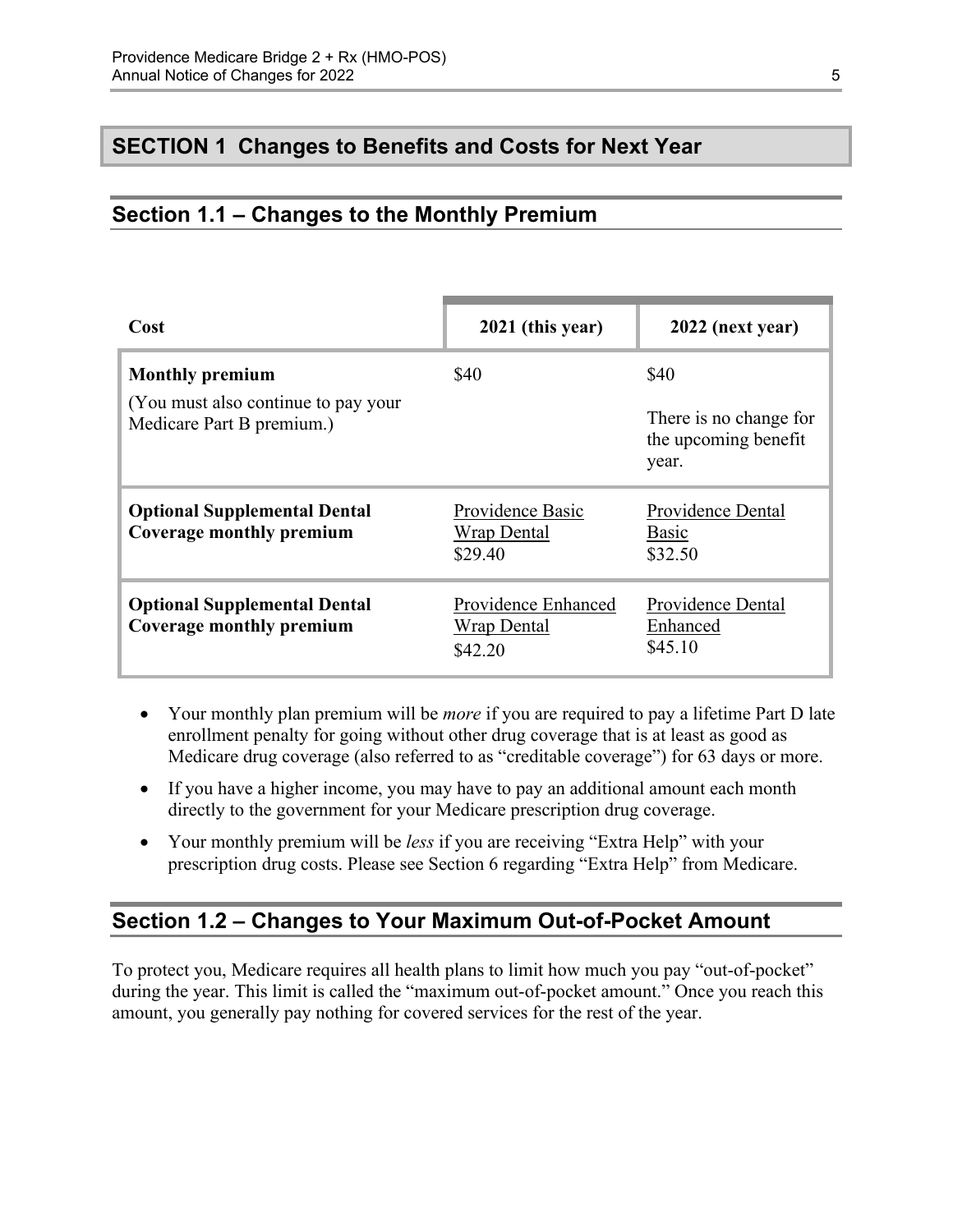| Cost                                                                                                                                                                                                                                                                       | 2021 (this year)                              | 2022 (next year)                                                                                                                                                                                                                                                                                                                |
|----------------------------------------------------------------------------------------------------------------------------------------------------------------------------------------------------------------------------------------------------------------------------|-----------------------------------------------|---------------------------------------------------------------------------------------------------------------------------------------------------------------------------------------------------------------------------------------------------------------------------------------------------------------------------------|
| Maximum out-of-pocket amount<br>Your costs for covered medical<br>services (such as copays) count<br>toward your maximum out-of-<br>pocket amount. Your plan premium<br>and your costs for prescription<br>drugs do not count toward your<br>maximum out-of-pocket amount. | \$4,900 In-Network<br>\$10,000 Out-of-Network | \$4,900 In-Network<br>\$10,000 Out-of-Network<br>Once you have paid<br>\$4,900 out-of-pocket for<br>covered services from in-<br>network providers, you<br>will pay nothing for your<br>covered services for the<br>rest of the calendar year.                                                                                  |
|                                                                                                                                                                                                                                                                            |                                               | Both in-network and out-<br>of-network services count<br>toward your out-of-pocket<br>costs. If you see both in-<br>network and out-of-<br>network providers, or<br>only out-of-network<br>providers, your maximum<br>out-of-pocket costs will<br>be \$10,000 for 2022.<br>There is no change for the<br>upcoming benefit year. |

## <span id="page-8-0"></span>**Section 1.3 – Changes to the Provider Network**

 **to see if your providers (primary care provider, specialists, hospitals, etc.) are in our**  There are changes to our network of providers for next year. An updated *Provider and Pharmacy Directory* is located on our website at [www.ProvidenceHealthAssurance.com/findaprovider.](http://www.ProvidenceHealthAssurance.com/findaprovider) You may also call Customer Service for updated provider information or to ask us to mail you a *Provider and Pharmacy Directory*. **Please review the 2022** *Provider and Pharmacy Directory*  **network**.

It is important that you know that we may make changes to the hospitals, doctors and specialists (providers) that are part of your plan during the year. There are a number of reasons why your provider might leave your plan, but if your doctor or specialist does leave your plan, you have certain rights and protections summarized below:

- Even though our network of providers may change during the year, we must furnish you with uninterrupted access to qualified doctors and specialists.
- We will make a good faith effort to provide you with at least 30 days' notice that your provider is leaving our plan so that you have time to select a new provider.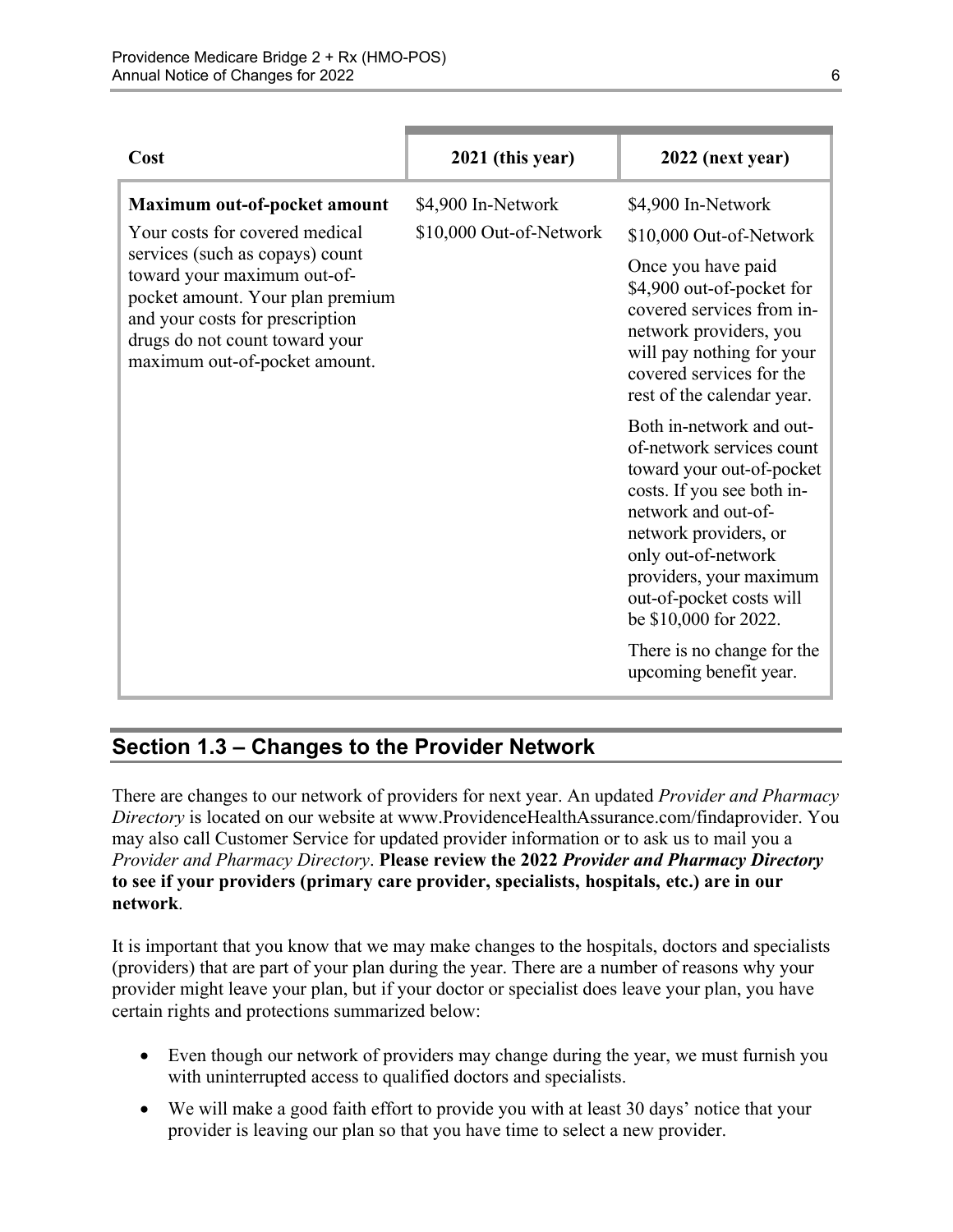- We will assist you in selecting a new qualified provider to continue managing your health care needs.
- If you are undergoing medical treatment you have the right to request, and we will work with you to ensure, that the medically necessary treatment you are receiving is not interrupted.
- If you believe we have not furnished you with a qualified provider to replace your previous provider or that your care is not being appropriately managed, you have the right to file an appeal of our decision.
- If you find out your doctor or specialist is leaving your plan, please contact us so we can assist you in finding a new provider to manage your care.

## <span id="page-9-0"></span>**Section 1.4 – Changes to the Pharmacy Network**

Amounts you pay for your prescription drugs may depend on which pharmacy you use. Medicare drug plans have a network of pharmacies. In most cases, your prescriptions are covered *only* if they are filled at one of our network pharmacies. Our network includes pharmacies with preferred cost sharing, which may offer you lower cost sharing than the standard cost sharing offered by other network pharmacies for some drugs.

There are changes to our network of pharmacies for next year. An updated *Provider and Pharmacy Directory* is located on our website at

[www.ProvidenceHealthAssurance.com/findaprovider](http://www.ProvidenceHealthAssurance.com/findaprovider). You may also call Customer Service for updated provider information or to ask us to mail you a *Provider and Pharmacy Directory*. **Please review the 2022** *Provider and Pharmacy Directory* **to see which pharmacies are in our network**.

## <span id="page-9-1"></span>**Section 1.5 – Changes to Benefits and Costs for Medical Services**

We are changing our coverage for certain medical services next year. The information below describes these changes. For details about the coverage and costs for these services, see Chapter 4, *Medical Benefits Chart (what is covered and what you pay)*, in your *2022 Evidence of Coverage.* 

#### **Opioid treatment program services**

Members of our plan with opioid use disorder (OUD) can receive coverage of services to treat OUD through an Opioid Treatment Program (OTP) which includes the following services:

- U.S. Food and Drug Administration (FDA)-approved opioid agonist and antagonist medication-assisted treatment (MAT) medications.
- Dispensing and administration of MAT medications (if applicable)
- Substance use counseling
- Individual and group therapy
- Toxicology testing
- Intake activities
- Periodic assessments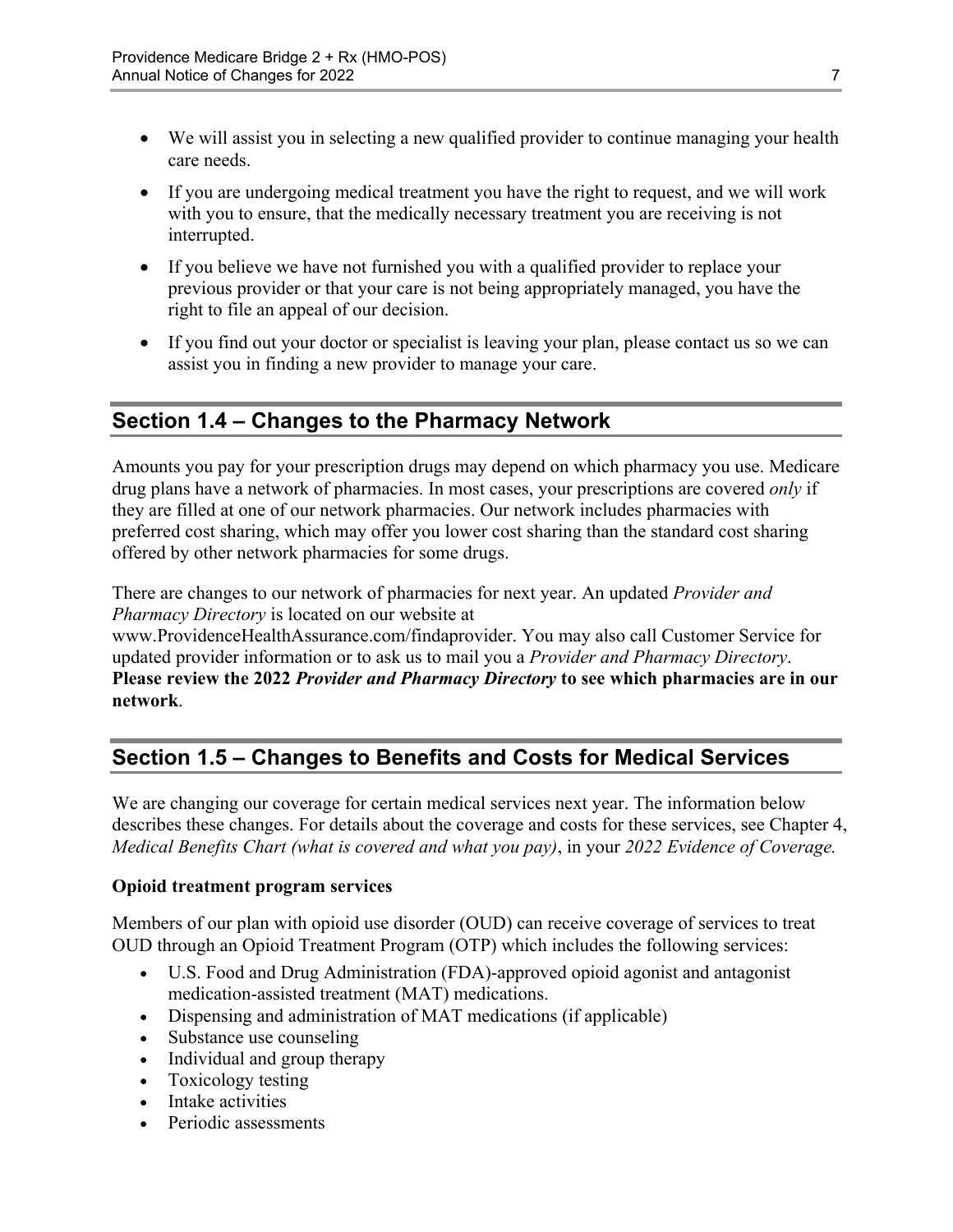| Cost                                                    | 2021 (this year)                                                                                                                                      | 2022 (next year)                                                                                                                                                             |
|---------------------------------------------------------|-------------------------------------------------------------------------------------------------------------------------------------------------------|------------------------------------------------------------------------------------------------------------------------------------------------------------------------------|
| <b>Dental services (embedded</b><br>routine preventive) | <b>In-Network</b><br>You pay a \$15 copayment for<br>each preventive dental visit<br>where any of the following<br>covered services are<br>completed: | <b>In-Network</b><br>You pay a \$15 copayment for<br>each preventive dental visit<br>where any of the following<br>covered services are<br>completed:                        |
|                                                         | Two evaluations in total<br>per calendar year<br>including a maximum of<br>one comprehensive<br>evaluation per 36 months                              | Two evaluations in total<br>per calendar year<br>including a maximum of<br>one comprehensive<br>evaluation per 36 months<br>and one limited oral<br>evaluation per 12 months |
|                                                         | Two cleanings (excluding<br>periodontal cleanings) per<br>calendar year                                                                               | Two cleanings (excluding)<br>periodontal cleanings) per<br>calendar year                                                                                                     |
|                                                         | One bitewing x-ray per<br>calendar year or one full<br>mouth diagnostic x-ray<br>every five years                                                     | Any combination of<br>bitewing x-rays, two per<br>calendar year or one full<br>mouth diagnostic x-ray,<br>for a total of two                                                 |
|                                                         | Emergency palliative<br>treatment (only if no<br>services other than exam<br>and x-rays were<br>performed on the same<br>date of service)             | Emergency palliative<br>treatment (only if no<br>services other than exam<br>and x-rays were<br>performed on the same<br>date of service)                                    |
|                                                         | <b>Out-of-Network</b><br>Out-of-network services are<br>not covered for routine<br>preventive dental.                                                 | <b>Out-of-Network</b><br>Out-of-network services are<br>not covered for routine<br>preventive dental.                                                                        |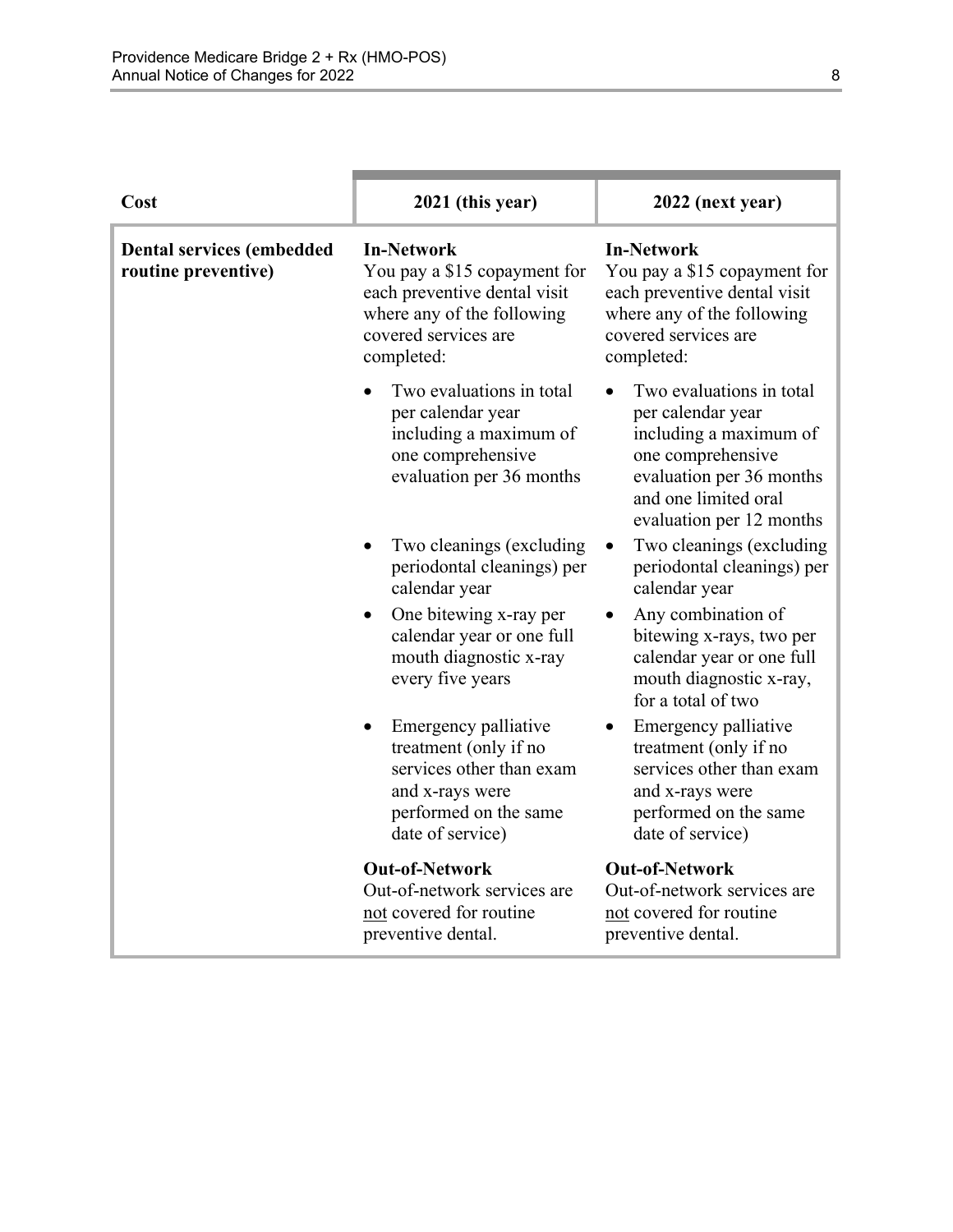| Cost                               | 2021 (this year)                                                                                                                                                                                                                                                                                                                   | 2022 (next year)                                                                                                                                                                                                                                                                                                                                                                                           |
|------------------------------------|------------------------------------------------------------------------------------------------------------------------------------------------------------------------------------------------------------------------------------------------------------------------------------------------------------------------------------|------------------------------------------------------------------------------------------------------------------------------------------------------------------------------------------------------------------------------------------------------------------------------------------------------------------------------------------------------------------------------------------------------------|
| <b>Fitness benefit</b>             | <b>In-Network</b><br>The Silver&Fit® Healthy<br>Aging and Exercise Program<br>is offered to eligible<br>Medicare Advantage<br>beneficiaries. The following<br>choices are available to you<br>at no cost: You can select one<br>fitness center membership,<br>one Stay Fit Kit, and one<br>Home Fitness Kit each<br>benefit year.  | <b>In-Network</b><br>The Silver&Fit® Healthy<br>Aging and Exercise Program<br>is offered to eligible<br>Medicare Advantage<br>beneficiaries. The following<br>choices are available to you<br>at no cost: You can select one<br>fitness center membership<br>and one Home Fitness Kit<br>each benefit year.<br>You also have access to the<br>Premium Fitness Network for<br>an additional cost per month. |
|                                    | <b>Out-of-Network</b><br>Out-of-network services are<br>not covered for the fitness<br>benefit.                                                                                                                                                                                                                                    | <b>Out-of-Network</b><br>Out-of-network services are<br>not covered for the fitness<br>benefit.                                                                                                                                                                                                                                                                                                            |
| <b>Health and wellness classes</b> | <b>In-Network</b><br>Health and wellness includes<br>educational classes on the<br>topics of weight<br>management, stress<br>reduction, fall prevention,<br>pain education, osteoporosis,<br>yoga, childbirth, smoking<br>cessation, progressive<br>disorders, and nutrition<br>offered at participating<br>Providence facilities. | <b>In-Network</b><br>Health and wellness includes<br>educational classes on the<br>topics of weight<br>management, stress<br>reduction, fall prevention,<br>pain education, urinary<br>incontinence-pelvic floor,<br>osteoporosis, yoga, smoking<br>cessation, progressive<br>disorders and nutrition. You<br>may access classes offered<br>virtually through<br>participating facilities.                 |
|                                    | You have an allowance of<br>\$500 for health and wellness<br>classes.                                                                                                                                                                                                                                                              | You have an unlimited<br>allowance for health and<br>wellness classes.                                                                                                                                                                                                                                                                                                                                     |
|                                    | <b>Out-of-Network</b><br>Out-of-network services are<br>not covered for health and<br>wellness classes.                                                                                                                                                                                                                            | <b>Out-of-Network</b><br>Out-of-network services are<br>not covered for health and<br>wellness classes.                                                                                                                                                                                                                                                                                                    |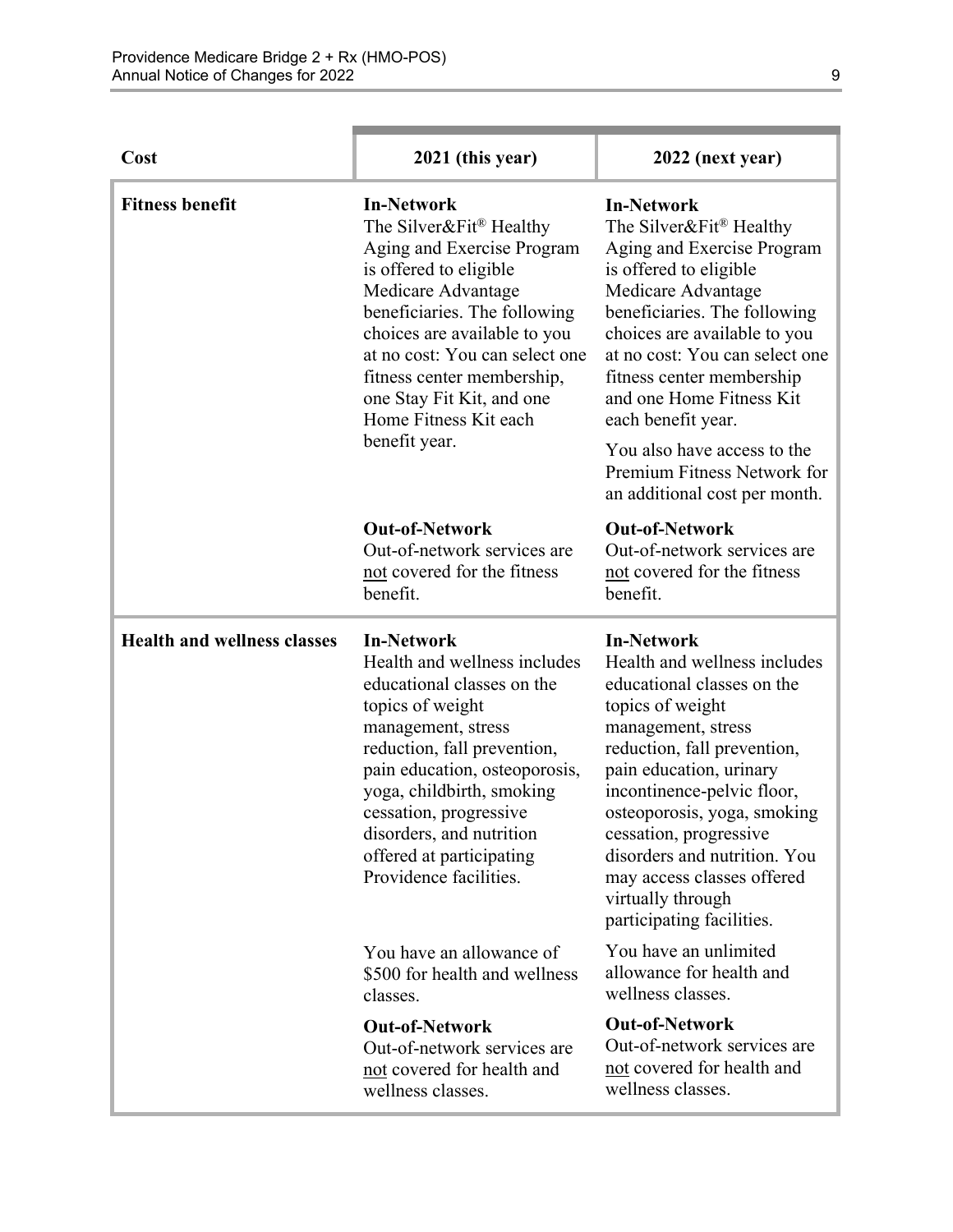| Cost                                                   | 2021 (this year)                                                                                          | 2022 (next year)                                                                                                                                                                                                                                                                     |
|--------------------------------------------------------|-----------------------------------------------------------------------------------------------------------|--------------------------------------------------------------------------------------------------------------------------------------------------------------------------------------------------------------------------------------------------------------------------------------|
| <b>Hearing aids</b>                                    | <b>In-Network</b><br>This benefit is administered<br>by TruHearing                                        | <b>In-Network</b><br>This benefit is administered<br>by TruHearing                                                                                                                                                                                                                   |
|                                                        | You pay a \$399 copayment<br>per Advanced hearing aid or<br>a \$699 copayment per<br>Premium hearing aid. | You pay a \$699 copayment<br>per Advanced hearing aid or<br>a \$999 copayment per<br>Premium hearing aid.                                                                                                                                                                            |
|                                                        | Hearing Aid purchases<br>include:<br>3 provider visits within<br>first year of hearing aid<br>purchase    | Hearing Aid purchases<br>include:<br>First year of follow-up<br>provider visits                                                                                                                                                                                                      |
|                                                        | 45-day trial period<br>3-year extended warranty<br>48 batteries per aid for<br>non-rechargeable models    | 60-day trial period<br>3-year extended warranty<br>80 batteries per aid for<br>non-rechargeable models                                                                                                                                                                               |
|                                                        | <b>Out-of-Network</b><br>Out-of-network services are<br>not covered for hearing aids.                     | <b>Out-of-Network</b><br>Out-of-network services are<br>not covered for hearing aids.                                                                                                                                                                                                |
| <b>Meal delivery program</b><br>(non-Medicare-covered) | <b>In-Network and Out-of-</b><br><b>Network</b><br>Meal delivery program is not<br>covered.               | <b>In-Network</b><br>There is no coinsurance,<br>copayment, or deductible for<br>non-Medicare-covered meal<br>delivery program.<br>(two meals per day for 14<br>days (total of 28 meals),<br>immediately following each<br>inpatient hospitalization).<br>There is no plan coverage. |
|                                                        |                                                                                                           | limit.                                                                                                                                                                                                                                                                               |
|                                                        |                                                                                                           | <b>Out-of-Network</b><br>Out-of-network services are<br>not covered for non-<br>Medicare-covered meal<br>delivery program.                                                                                                                                                           |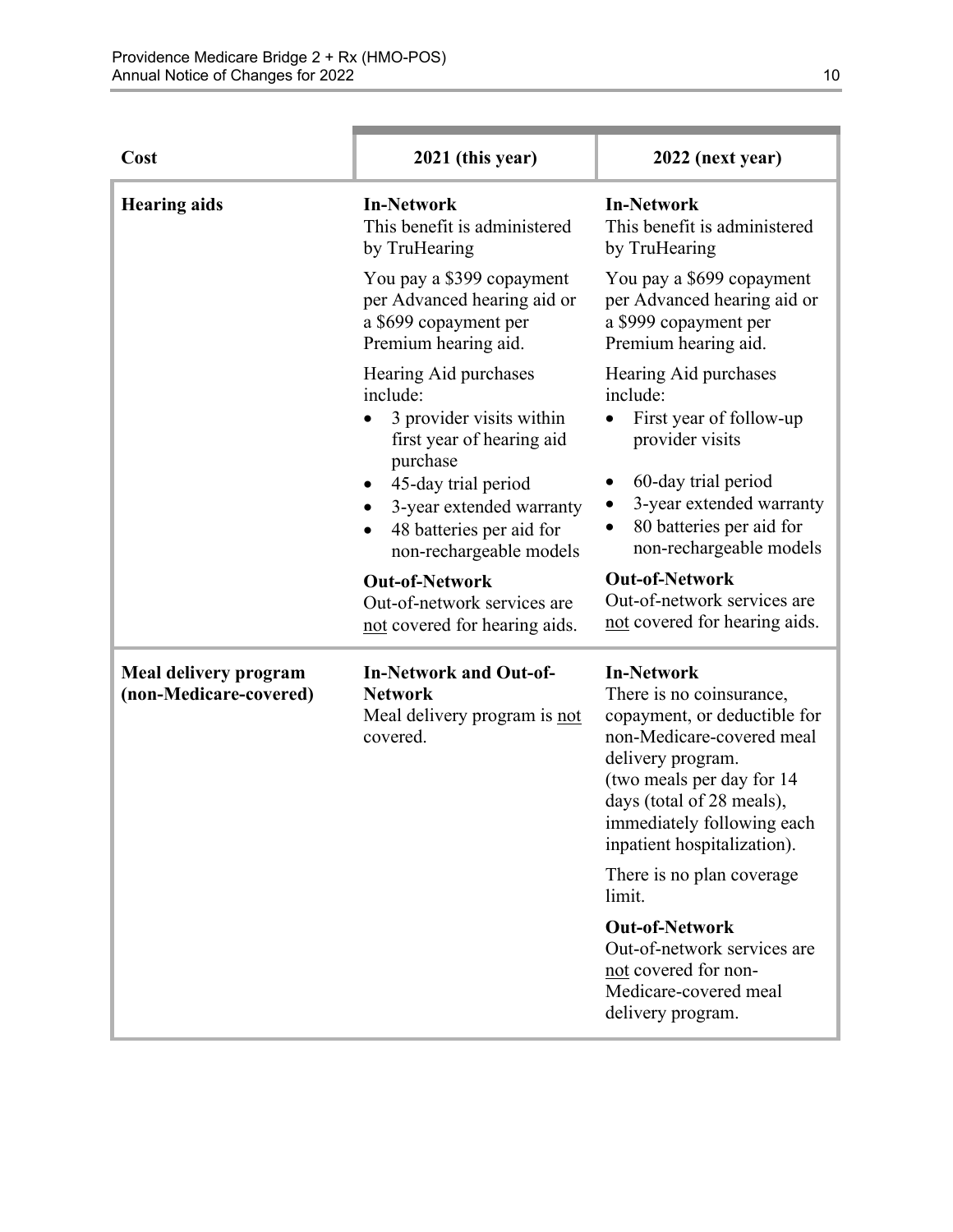| Cost                                                                                                                              | 2021 (this year)                                                                                                                            | 2022 (next year)                                                                                                                                        |
|-----------------------------------------------------------------------------------------------------------------------------------|---------------------------------------------------------------------------------------------------------------------------------------------|---------------------------------------------------------------------------------------------------------------------------------------------------------|
| <b>Optional Providence Dental</b><br><b>Basic</b><br>(this optional supplemental<br>benefit is available for an<br>extra premium) | <b>In-Network</b><br>You pay $0\%$ of the total cost<br>for covered preventive and<br>diagnostic services, including<br>exams and x-rays.   | <b>In-Network</b><br>You pay 0% of the total cost<br>for covered preventive and<br>diagnostic services, including<br>exams, cleanings, and x-rays.      |
|                                                                                                                                   | You pay 50% of the total cost<br>for comprehensive dental<br>diagnostic services.                                                           | You pay 50% of the total cost<br>for comprehensive dental<br>diagnostic services.                                                                       |
|                                                                                                                                   |                                                                                                                                             | The list of services covered<br>by your plan has changed, for<br>a full list of covered services<br>please see your Evidence of<br>Coverage.            |
|                                                                                                                                   | <b>Out-of-Network</b><br>You pay 20% of the total cost<br>for covered preventive and<br>diagnostic services, including<br>exams and x-rays. | <b>Out-of-Network</b><br>You pay 20% of the total cost<br>for covered preventive and<br>diagnostic services, including<br>exams, cleanings, and x-rays. |
|                                                                                                                                   | You pay 60% of the total cost<br>for comprehensive dental<br>diagnostic services.                                                           | You pay 60% of the total cost<br>for comprehensive dental<br>diagnostic services.                                                                       |
|                                                                                                                                   |                                                                                                                                             | The list of services covered<br>by your plan has changed, for<br>a full list of covered services<br>please see your Evidence of<br>Coverage.            |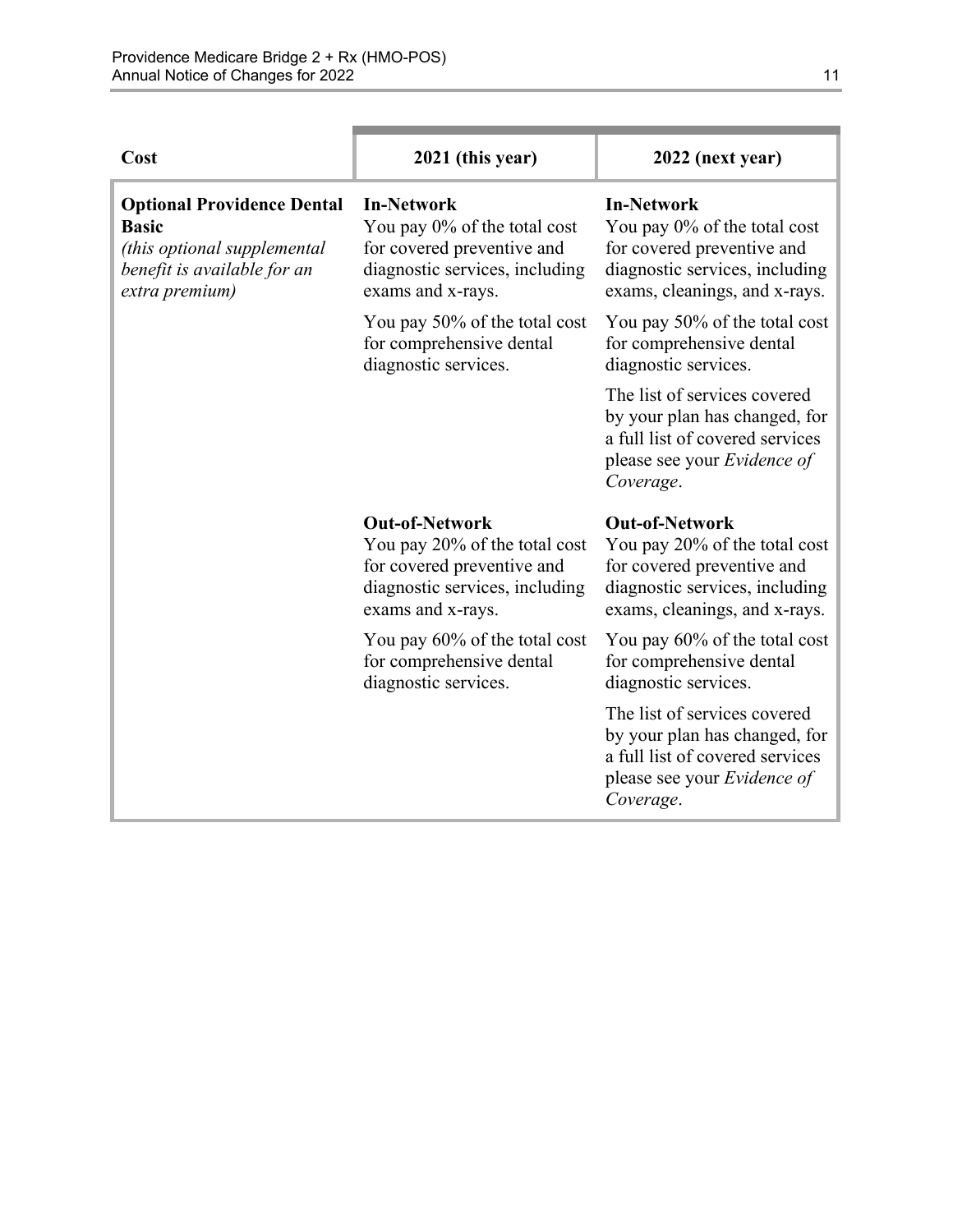| Cost                                                                                                                                 | 2021 (this year)                                                                                                                            | 2022 (next year)                                                                                                                                        |
|--------------------------------------------------------------------------------------------------------------------------------------|---------------------------------------------------------------------------------------------------------------------------------------------|---------------------------------------------------------------------------------------------------------------------------------------------------------|
| <b>Optional Providence Dental</b><br><b>Enhanced</b><br>(this optional supplemental<br>benefit is available for an<br>extra premium) | <b>In-Network</b><br>You pay 0% of the total cost<br>for covered preventive and<br>diagnostic services, including<br>exams and x-rays.      | <b>In-Network</b><br>You pay 0% of the total cost<br>for covered preventive and<br>diagnostic services, including<br>exams, cleanings, and x-rays.      |
|                                                                                                                                      | You pay 50% of the total cost<br>for comprehensive dental<br>diagnostic services.                                                           | You pay 50% of the total cost<br>for comprehensive dental<br>diagnostic services.                                                                       |
|                                                                                                                                      |                                                                                                                                             | The list of services covered<br>by your plan has changed, for<br>a full list of covered services<br>please see your Evidence of<br>Coverage.            |
|                                                                                                                                      | <b>Out-of-Network</b><br>You pay 20% of the total cost<br>for covered preventive and<br>diagnostic services, including<br>exams and x-rays. | <b>Out-of-Network</b><br>You pay 20% of the total cost<br>for covered preventive and<br>diagnostic services, including<br>exams, cleanings, and x-rays. |
|                                                                                                                                      | You pay 60% of the total cost<br>for comprehensive dental<br>diagnostic services.                                                           | You pay 60% of the total cost<br>for comprehensive dental<br>diagnostic services.                                                                       |
|                                                                                                                                      |                                                                                                                                             | The list of services covered<br>by your plan has changed, for<br>a full list of covered services<br>please see your Evidence of<br>Coverage.            |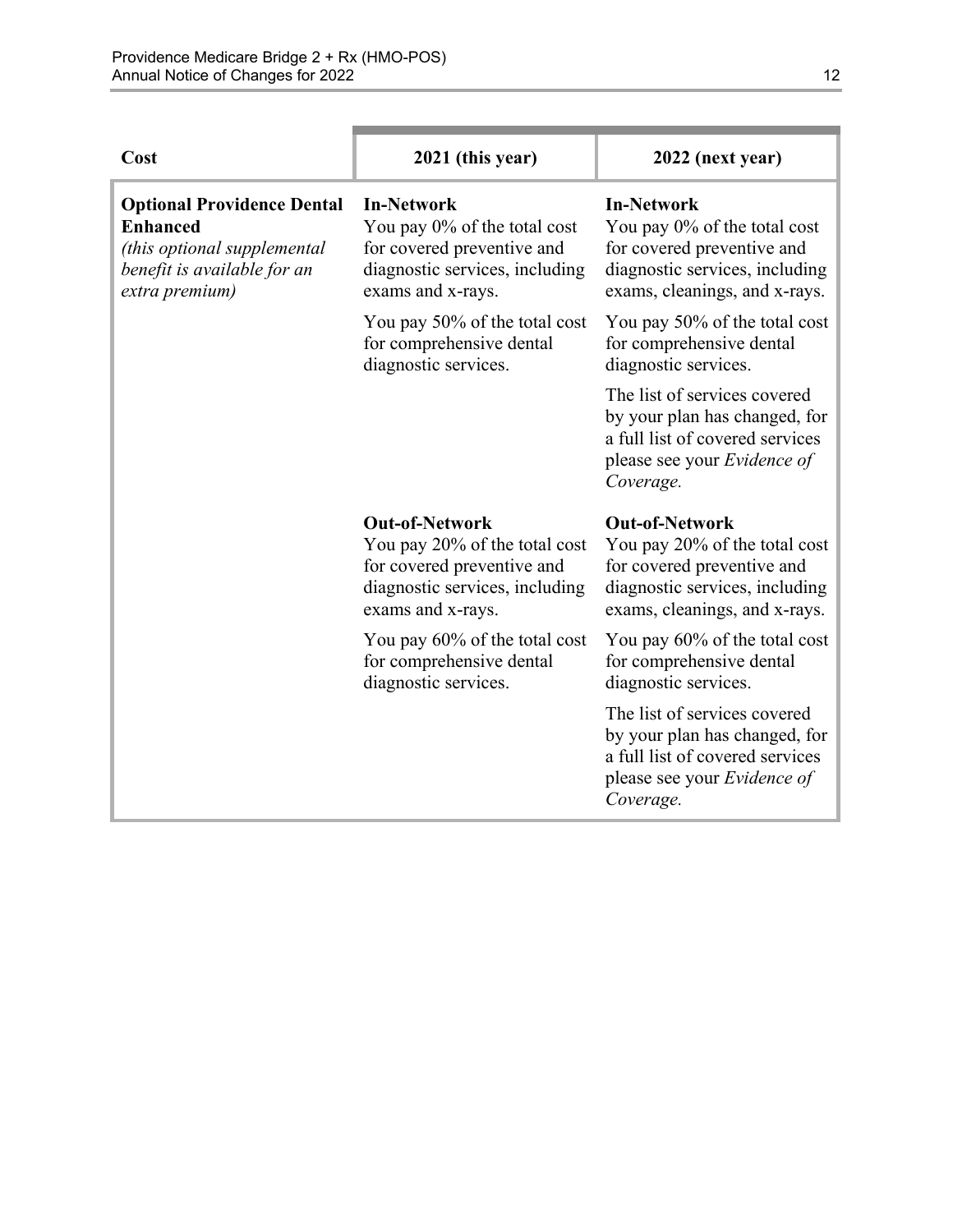| Cost                                                       | 2021 (this year)                                                                                                             | 2022 (next year)                                                                                                                                                                                                                                                                                                                                              |
|------------------------------------------------------------|------------------------------------------------------------------------------------------------------------------------------|---------------------------------------------------------------------------------------------------------------------------------------------------------------------------------------------------------------------------------------------------------------------------------------------------------------------------------------------------------------|
| Over-the-counter (OTC)<br>items                            | <b>In-Network and Out-of-</b><br><b>Network</b><br>Over-the-counter items are<br>not covered.                                | <b>In-Network</b><br>There is no coinsurance,<br>copayment, or deductible for<br>over-the-counter items and<br>nicotine replacement therapy.                                                                                                                                                                                                                  |
|                                                            |                                                                                                                              | You receive a credit of \$50<br>every 3 months. You can<br>purchase from a catalog via<br>phone, web, or mail through<br>Medline. Unused credit<br>amounts carry over to the<br>next quarterly period and<br>expire on 12/31 of each year.<br><b>Out-of-Network</b><br>Out-of-network services are<br>not covered for over-the-<br>counter items and nicotine |
|                                                            |                                                                                                                              | replacement therapy.                                                                                                                                                                                                                                                                                                                                          |
| <b>Personal Emergency</b><br><b>Response System (PERS)</b> | <b>In-Network and Out-of-</b><br><b>Network</b><br>Personal Emergency<br>Response System (PERS)<br>services are not covered. | <b>In-Network</b><br>There is no coinsurance,<br>copayment, or deductible for<br>Personal Emergency<br>Response System (PERS)<br>services.                                                                                                                                                                                                                    |
|                                                            |                                                                                                                              | <b>Out-of-Network</b><br>Out-of-network services are<br>not covered for Personal<br><b>Emergency Response System</b><br>(PERS) services.                                                                                                                                                                                                                      |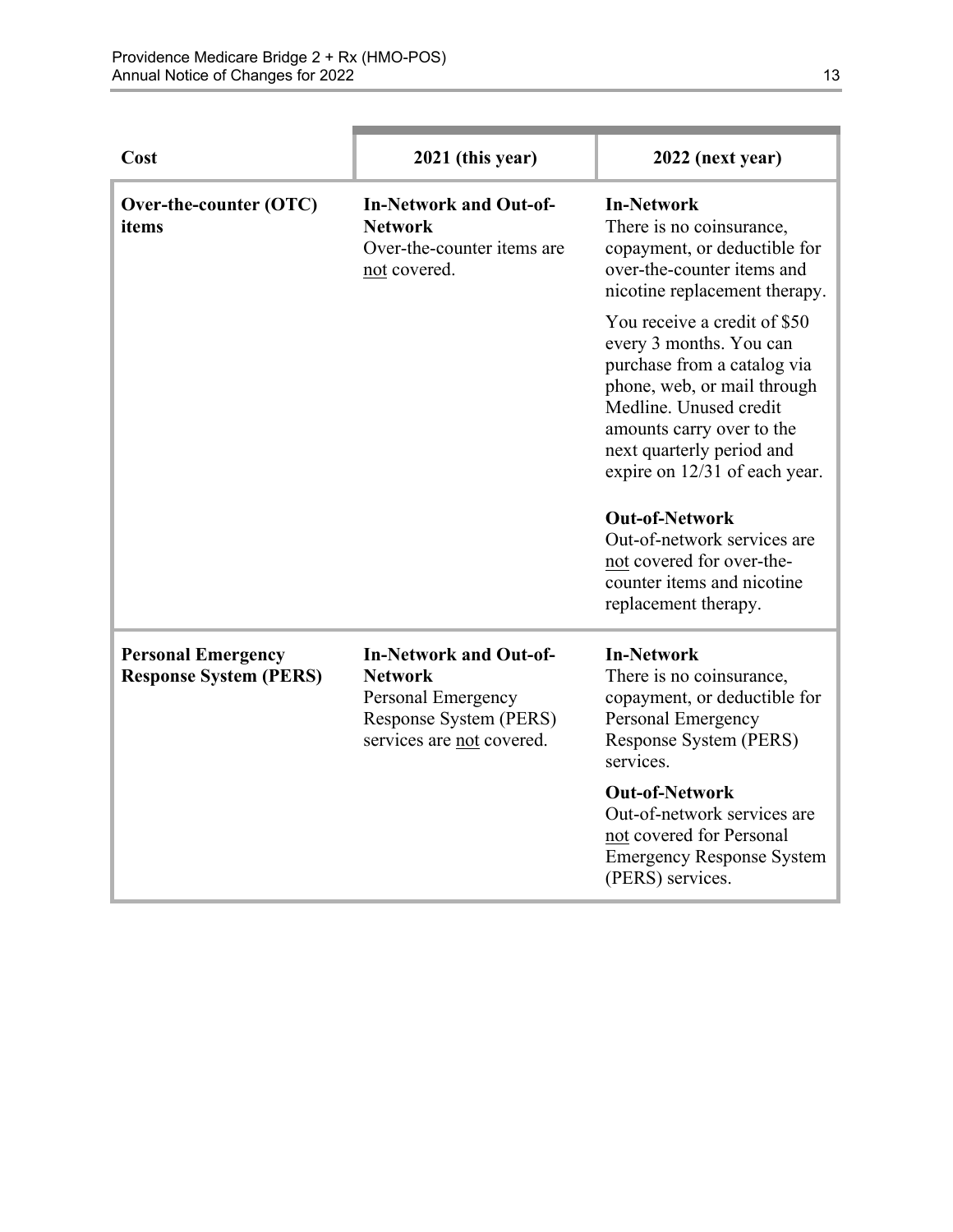| Cost                            | 2021 (this year)                                                                                                        | 2022 (next year)                                                                                                                                                                    |
|---------------------------------|-------------------------------------------------------------------------------------------------------------------------|-------------------------------------------------------------------------------------------------------------------------------------------------------------------------------------|
| <b>Routine hearing services</b> | <b>In-Network and Out-of-</b><br><b>Network</b><br>Routine hearing aid<br>fitting/evaluation visits are<br>not covered. | <b>In-Network</b><br>This benefit is administered<br>by TruHearing<br>There is no coinsurance,<br>copayment, or deductible for<br>routine hearing aid<br>fitting/evaluation visits. |
|                                 |                                                                                                                         | <b>Out-of-Network</b><br>Out-of-network services are<br>not covered for routine<br>hearing aid fitting/evaluation<br>visits.                                                        |

## <span id="page-16-0"></span>**Section 1.6 – Changes to Part D Prescription Drug Coverage**

#### **Changes to Our Drug List**

Our list of covered drugs is called a Formulary or "Drug List." A copy of our Drug List is provided electronically.

We made changes to our Drug List, including changes to the drugs we cover and changes to the restrictions that apply to our coverage for certain drugs. **Review the Drug List to make sure your drugs will be covered next year and to see if there will be any restrictions.** 

If you are affected by a change in drug coverage, you can:

- **Work with your doctor (or other prescriber) and ask the plan to make an exception**  to cover the drug.
	- o To learn what you must do to ask for an exception, see Chapter 9 of your *E*v*idence of Coverage (What to do if you have a problem or complaint (coverage decisions, appeals, complaints))* or call Customer Service.
- **Work with your doctor (or other prescriber) to find a different drug** that we cover. You can call Customer Service to ask for a list of covered drugs that treat the same medical condition.

 Section 5.2 of the *Evidence of Coverage.*) During the time when you are getting a temporary In some situations, we are required to cover a temporary supply of a non-formulary drug in the first 90 days of the plan year or the first 90 days of membership to avoid a gap in therapy. (To learn more about when you can get a temporary supply and how to ask for one, see Chapter 5, supply of a drug, you should talk with your doctor to decide what to do when your temporary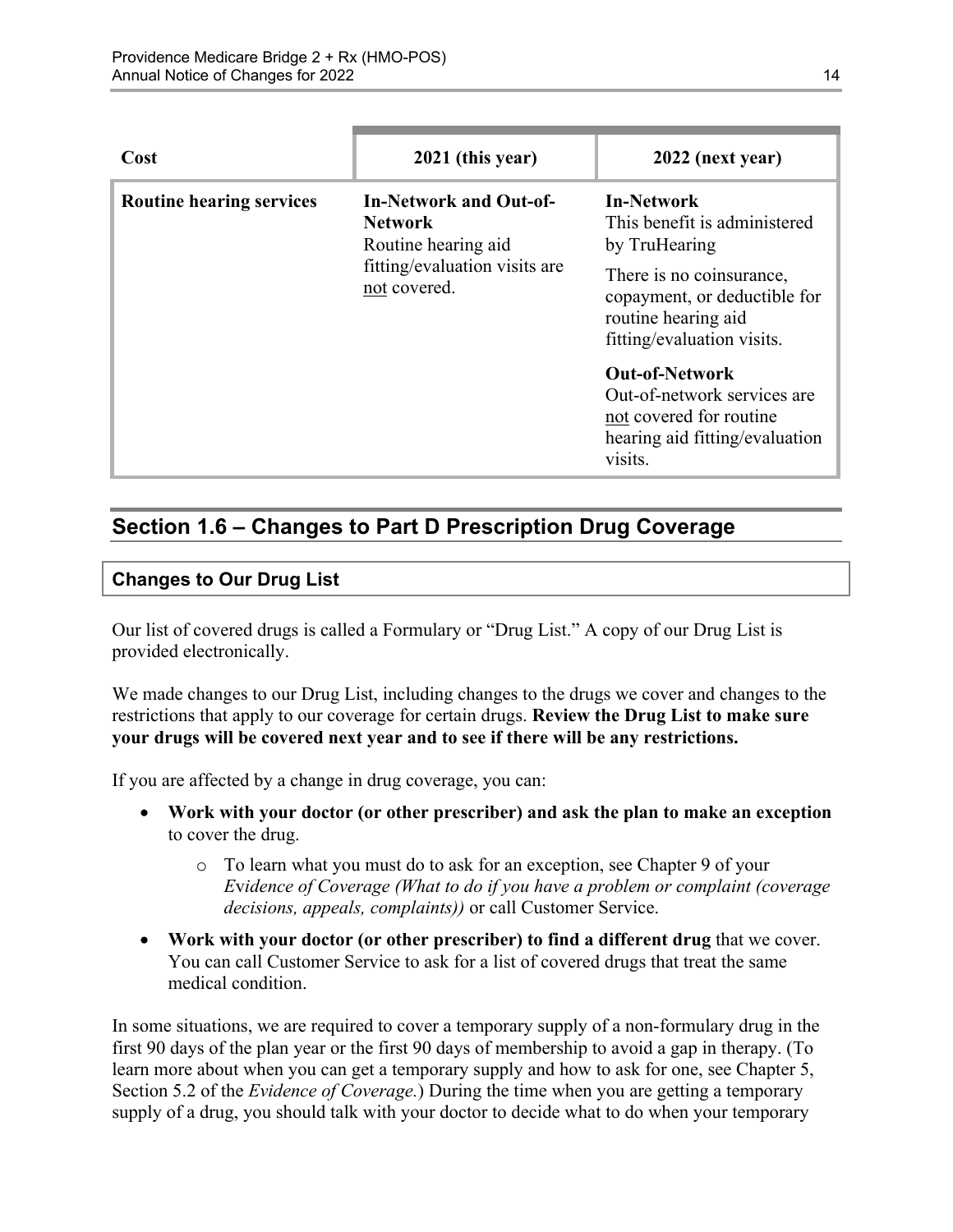supply runs out. You can either switch to a different drug covered by the plan or ask the plan to make an exception for you and cover your current drug.

If you had an approved formulary exception during the previous year, a new request may need to be submitted for the current year. To see if you need a new formulary exception request, you may call Customer Service.

Most of the changes in the Drug List are new for the beginning of each year. However, during the year, we might make other changes that are allowed by Medicare rules.

When we make these changes to the Drug List during the year, you can still work with your doctor (or other prescriber) and ask us to make an exception to cover the drug. We will also continue to update our online Drug List as scheduled and provide other required information to reflect drug changes. (To learn more about changes we may make to the Drug List, see Chapter 5, Section 6 of the Evidence of Coverage.)

#### **Changes to Prescription Drug Costs**

*Note:* If you are in a program that helps pay for your drugs ("Extra Help"), **the information about costs for Part D prescription drugs may not apply to you.** We have included a separate insert, called the "Evidence of Coverage Rider for People Who Get Extra Help Paying for Prescription Drugs" (also called the "Low Income Subsidy Rider" or the "LIS Rider"), which tells you about your drug costs. If you receive "Extra Help" and didn't receive this insert with this packet, please call Customer Service and ask for the "LIS Rider."

There are four "drug payment stages." How much you pay for a Part D drug depends on which drug payment stage you are in. (You can look in Chapter 6, Section 2 of your *Evidence of Coverage* for more information about the stages.)

The information below shows the changes for next year to the first two stages – the Yearly Deductible Stage and the Initial Coverage Stage. (Most members do not reach the other two stages – the Coverage Gap Stage or the Catastrophic Coverage Stage. To get information about your costs in these stages, look at Chapter 6, Sections 6 and 7, in the *Evidence of Coverage*, which is located on our website at [www.ProvidenceHealthAssurance.com.](http://www.ProvidenceHealthAssurance.com) You may also call Customer Service to ask us to mail you an *Evidence of Coverage*.)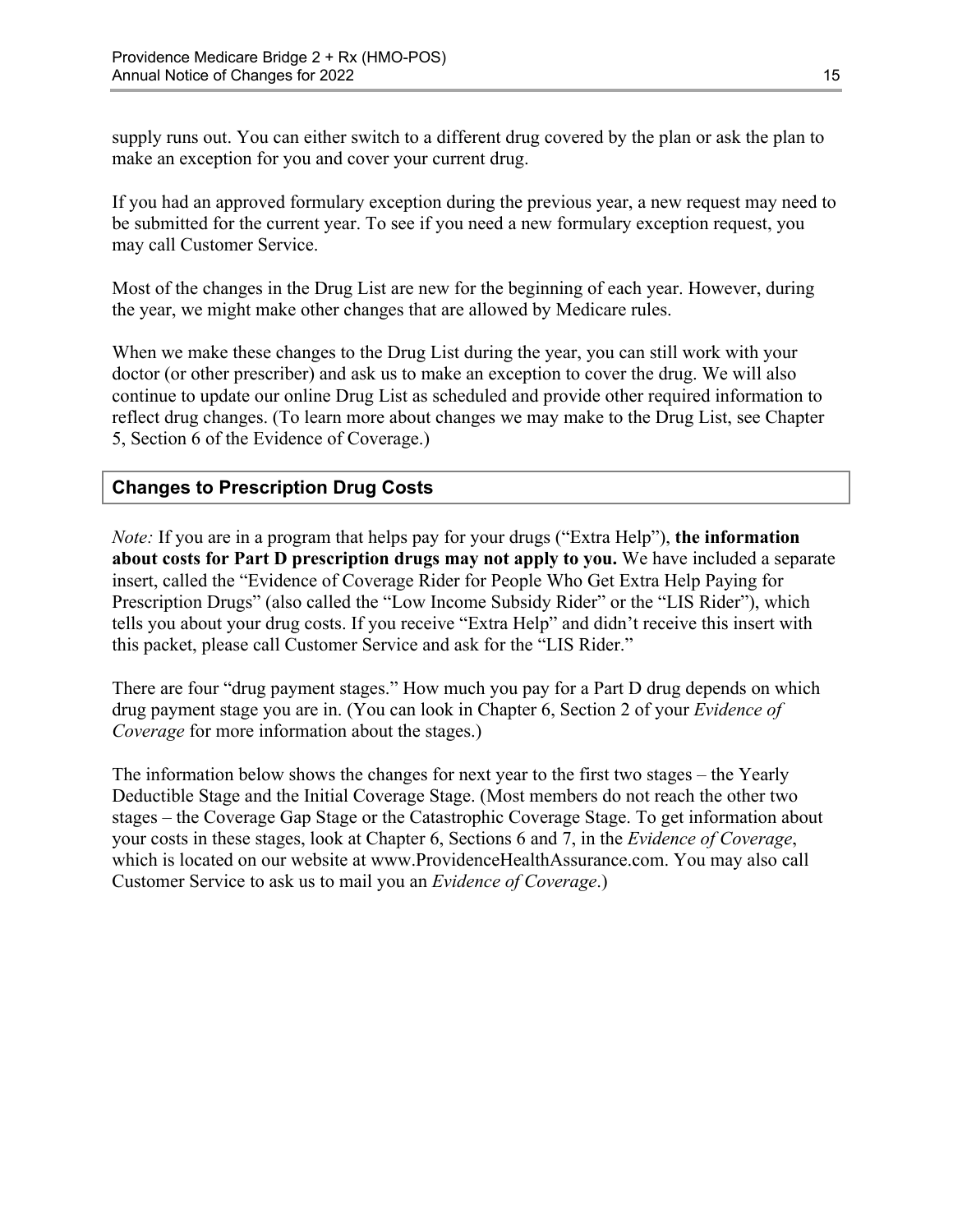#### **Changes to the Deductible Stage**

| <b>Stage</b>                                      | 2021 (this year)                                                                                                                                                                                                                                                                                                                                                                                                                                                                                                        | 2022 (next year)                                                                  |
|---------------------------------------------------|-------------------------------------------------------------------------------------------------------------------------------------------------------------------------------------------------------------------------------------------------------------------------------------------------------------------------------------------------------------------------------------------------------------------------------------------------------------------------------------------------------------------------|-----------------------------------------------------------------------------------|
| <b>Stage 1: Yearly Deductible</b><br><b>Stage</b> | The deductible is \$100.<br>During this stage, you pay<br>\$0 per prescription cost<br>sharing for drugs on Tier 1<br>and \$10 per prescription<br>cost sharing for drugs on<br>Tier 2 from a <i>preferred</i><br>retail pharmacy; \$16 per<br>prescription cost sharing<br>for drugs on Tier 1 and<br>\$20 per prescription cost<br>sharing for drugs on Tier 2<br>from a <i>standard</i> retail<br>pharmacy; and the full<br>cost of drugs on Tier 3, 4,<br>and 5 until you have<br>reached the yearly<br>deductible. | Because we have no<br>deductible, this payment<br>stage does not apply to<br>you. |

#### **Changes to Your Cost Sharing in the Initial Coverage Stage**

To learn how copayments and coinsurance work, look at Chapter 6, Section 1.2, *Types of out-ofpocket costs you may pay for covered drugs* in your *Evidence of Coverage*.

| <b>Stage</b>                                                                                                                                             | 2021 (this year)                                                                                | 2022 (next year)                                                                                |
|----------------------------------------------------------------------------------------------------------------------------------------------------------|-------------------------------------------------------------------------------------------------|-------------------------------------------------------------------------------------------------|
| <b>Stage 2: Initial Coverage Stage</b><br>During this stage, the plan pays its<br>share of the cost of your drugs and<br>you pay your share of the cost. | Your cost for a one-month<br>supply at a network<br>pharmacy:                                   | Your cost for a one-month<br>supply at a network<br>pharmacy:                                   |
| The costs in this row are for a one-<br>month (30-day) supply when you<br>fill your prescription at a network<br>pharmacy.                               | <b>Tier 1 Preferred Generic:</b><br>Standard cost sharing:<br>You pay \$16 per<br>prescription. | <b>Tier 1 Preferred Generic:</b><br>Standard cost sharing:<br>You pay \$16 per<br>prescription. |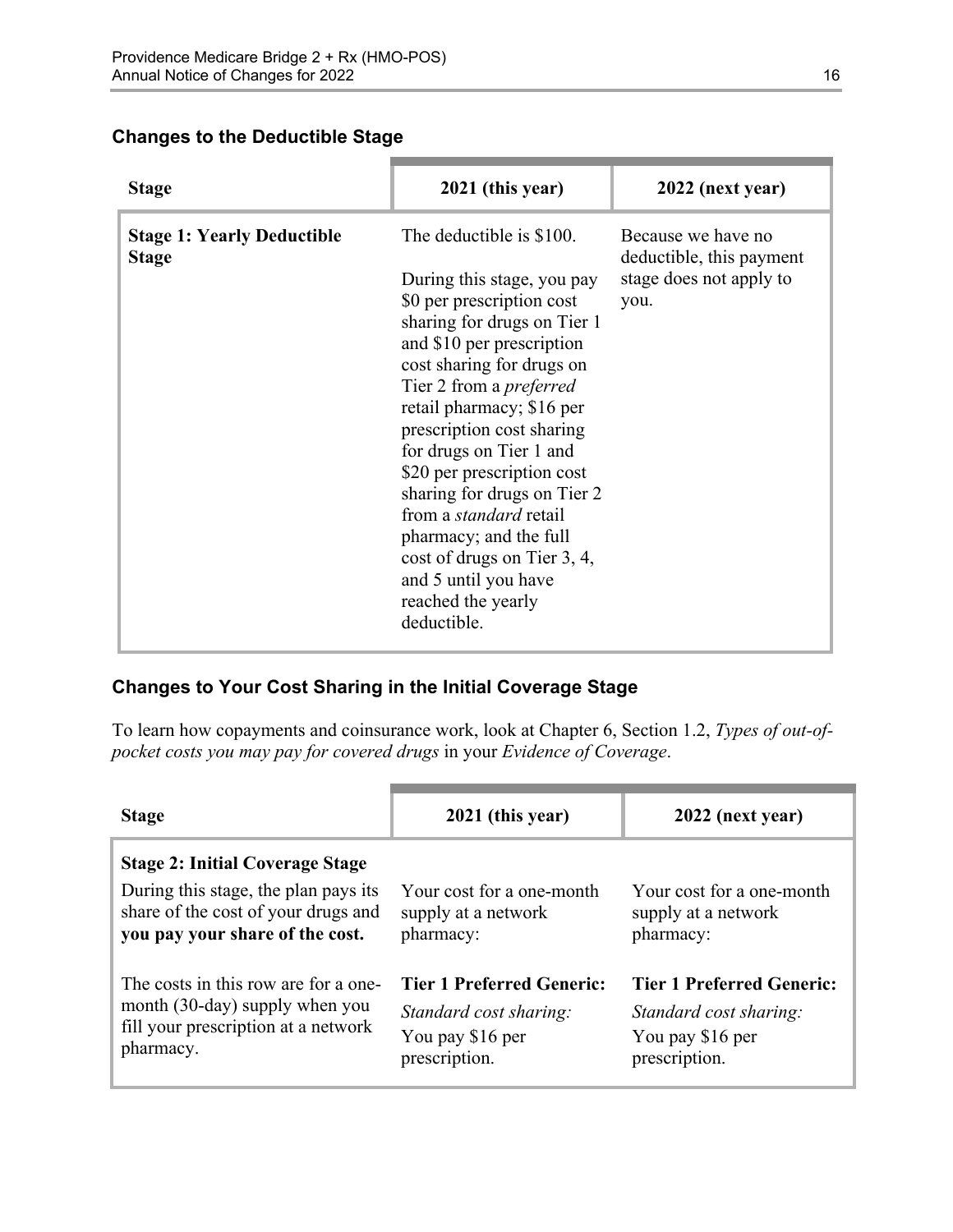| <b>Stage</b>                                                                                                                                                    | 2021 (this year)                                                                                                            | 2022 (next year)                                                                                                        |
|-----------------------------------------------------------------------------------------------------------------------------------------------------------------|-----------------------------------------------------------------------------------------------------------------------------|-------------------------------------------------------------------------------------------------------------------------|
| For information about the costs for<br>a long-term supply or for mail-<br>order prescriptions, look in<br>Chapter 6, Section 5 of your<br>Evidence of Coverage. | Preferred cost sharing:<br>You pay \$0 per<br>prescription.                                                                 | Preferred cost sharing:<br>You pay \$0 per<br>prescription.                                                             |
| We changed the tier for some of                                                                                                                                 | <b>Tier 2 Generic:</b>                                                                                                      | <b>Tier 2 Generic:</b>                                                                                                  |
| the drugs on our Drug List. To see<br>if your drugs will be in a different<br>tier, look them up on the Drug<br>List.                                           | Standard cost sharing:<br>You pay \$20 per<br>prescription.                                                                 | Standard cost sharing:<br>You pay \$20 per<br>prescription.                                                             |
|                                                                                                                                                                 | Additional coverage for<br>Select Insulins not<br>available.                                                                | You pay \$20 per<br>prescription for Select<br>Insulins.                                                                |
|                                                                                                                                                                 | Preferred cost sharing:<br>You pay \$10 per<br>prescription.                                                                | Preferred cost sharing:<br>You pay \$10 per<br>prescription.                                                            |
|                                                                                                                                                                 | Additional coverage for<br>Select Insulins not<br>available.                                                                | You pay \$10 per<br>prescription for Select<br>Insulins.                                                                |
|                                                                                                                                                                 | <b>Tier 3 Preferred Brand:</b>                                                                                              | <b>Tier 3 Preferred Brand:</b>                                                                                          |
|                                                                                                                                                                 | Standard cost sharing:<br>You pay \$47 per<br>prescription.<br>Additional coverage for<br>Select Insulins not<br>available. | Standard cost sharing:<br>You pay \$47 per<br>prescription.<br>You pay \$35 per<br>prescription for Select<br>Insulins. |
|                                                                                                                                                                 | Preferred cost sharing:<br>You pay \$47 per<br>prescription.                                                                | Preferred cost sharing:<br>You pay \$47 per<br>prescription.                                                            |
|                                                                                                                                                                 | Additional coverage for<br>Select Insulins not<br>available.                                                                | You pay \$35 per<br>prescription for Select<br>Insulins.                                                                |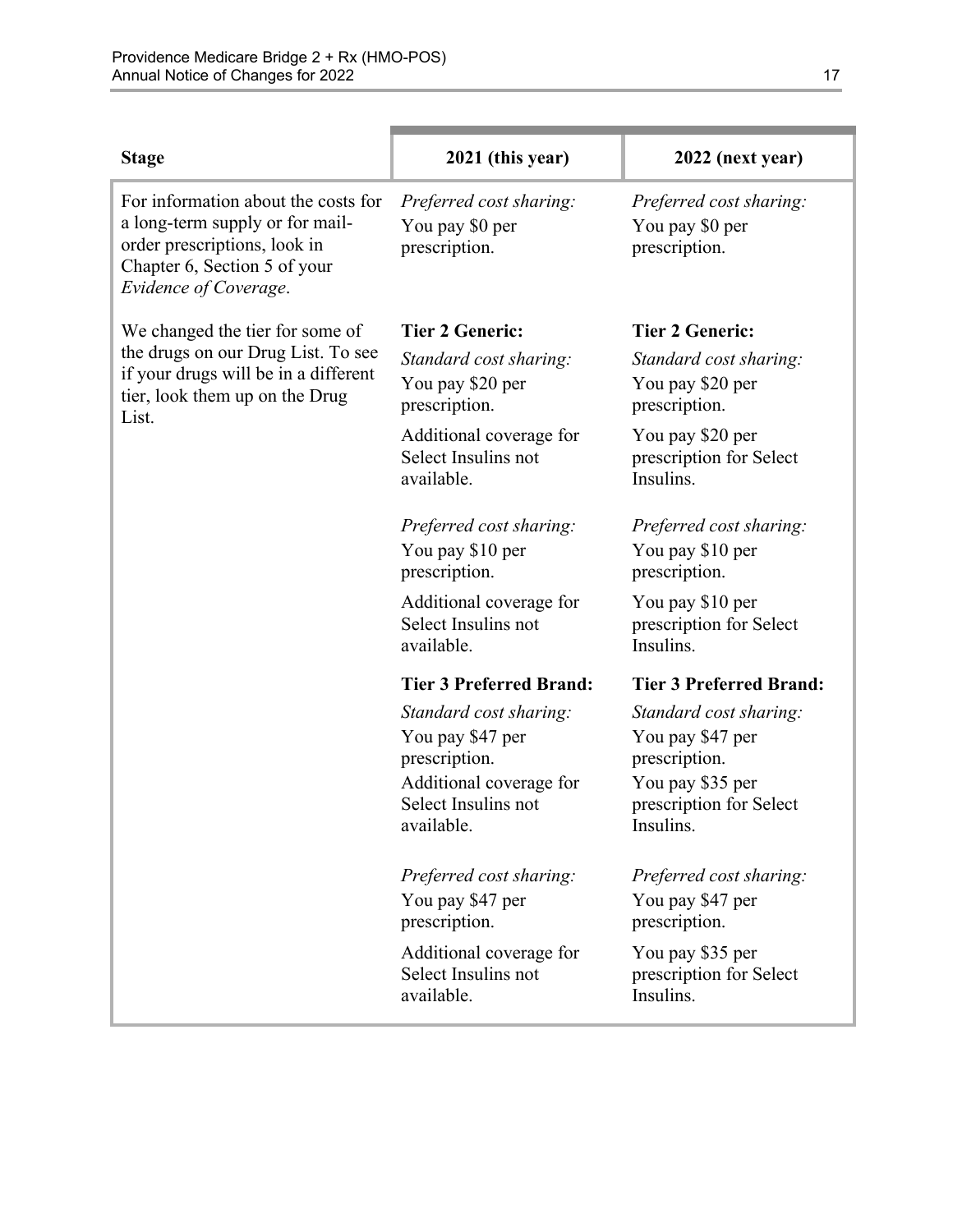| <b>Stage</b> | 2021 (this year)                                                                                                    | 2022 (next year)                                                                                                    |
|--------------|---------------------------------------------------------------------------------------------------------------------|---------------------------------------------------------------------------------------------------------------------|
|              | <b>Tier 4 Non-Preferred</b><br>Drug:                                                                                | <b>Tier 4 Non-Preferred</b><br>Drug:                                                                                |
|              | Standard cost sharing:<br>You pay \$100 per<br>prescription.                                                        | Standard cost sharing:<br>You pay \$100 per<br>prescription.                                                        |
|              | Preferred cost sharing:<br>You pay \$100 per<br>prescription.                                                       | Preferred cost sharing:<br>You pay \$100 per<br>prescription.                                                       |
|              | <b>Tier 5 Specialty:</b>                                                                                            | <b>Tier 5 Specialty:</b>                                                                                            |
|              | Standard cost sharing:<br>You pay 30% of the total<br>cost.                                                         | Standard cost sharing:<br>You pay 33% of the total<br>cost.                                                         |
|              | Preferred cost sharing:<br>You pay 30% of the total<br>cost.                                                        | Preferred cost sharing:<br>You pay 33% of the total<br>cost.                                                        |
|              | Tier 6: Not covered                                                                                                 | <b>Tier 6 \$0 Part D Vaccines:</b><br>Standard cost sharing:<br>You pay \$0 per<br>prescription.                    |
|              |                                                                                                                     | Preferred cost sharing:<br>You pay \$0 per<br>prescription.                                                         |
|              | Once your total drug costs<br>have reached \$4,130, you<br>will move to the next stage<br>(the Coverage Gap Stage). | Once your total drug costs<br>have reached \$4,430, you<br>will move to the next stage<br>(the Coverage Gap Stage). |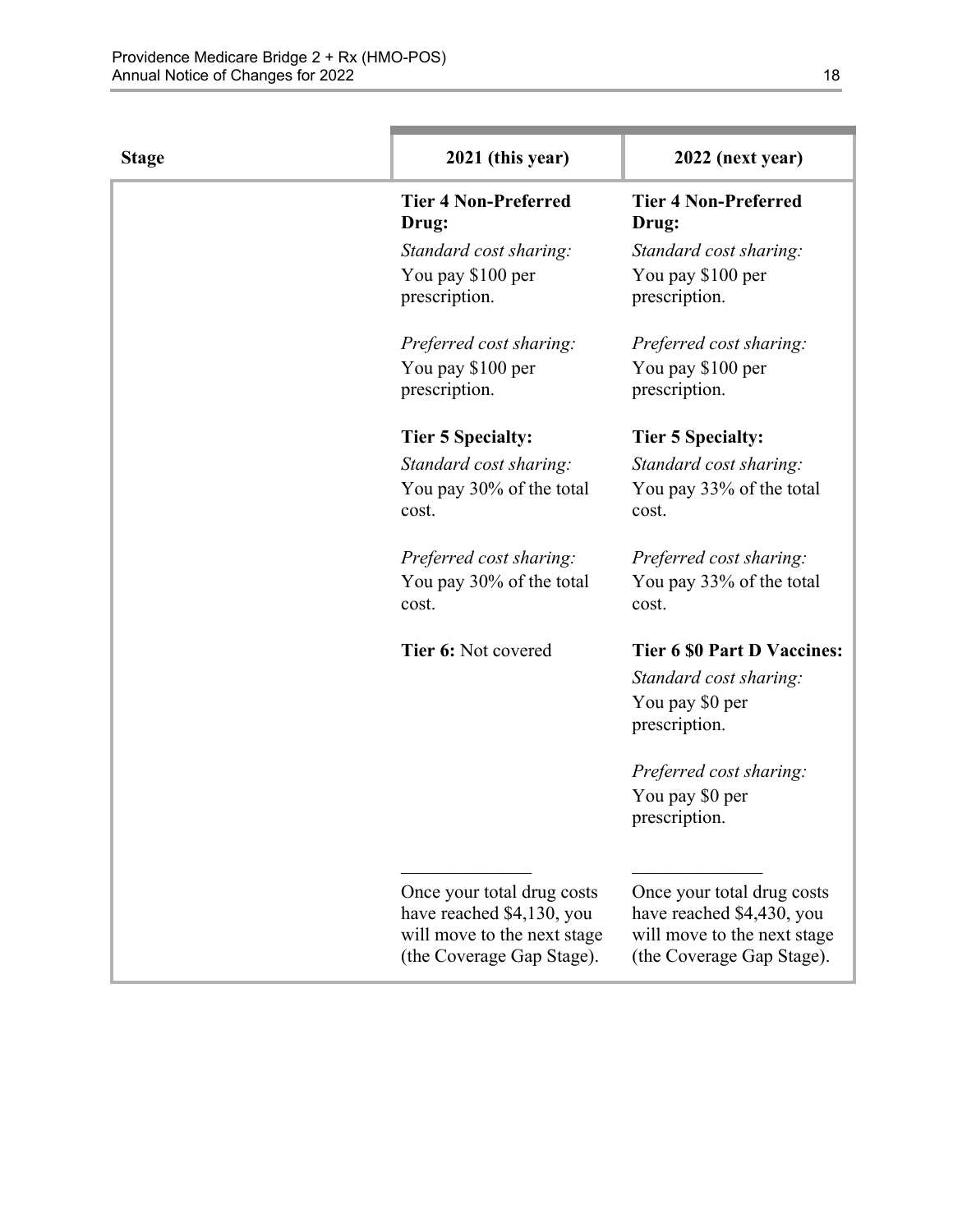#### **Changes to the Coverage Gap and Catastrophic Coverage Stages**

The other two drug coverage stages – the Coverage Gap Stage and the Catastrophic Coverage Stage – are for people with high drug costs. **Most members do not reach the Coverage Gap Stage or the Catastrophic Coverage Stage**. Providence Medicare Bridge 2 + Rx (HMO-POS) offers additional gap coverage for Select Insulins. During the Coverage Gap stage, your out-ofpocket costs for Select Insulins will be \$10-\$35 per month. For information about your costs in these stages, look at Chapter 6, Sections 6 and 7, in your *Evidence of Coverage*.

## <span id="page-21-0"></span>**SECTION 2 Administrative Changes**

| <b>Description</b>                                                   | 2021 (this year)                                                                                                                    | 2022 (next year)                                                                                                                                                   |
|----------------------------------------------------------------------|-------------------------------------------------------------------------------------------------------------------------------------|--------------------------------------------------------------------------------------------------------------------------------------------------------------------|
| Medicare Part B prescription<br>drugs - Step Therapy<br>requirement. | There is no step therapy<br>requirement for Medicare<br>Part B prescription drugs.                                                  | Medicare Part B<br>prescription drugs may be<br>subject to a step therapy<br>requirement. Refer to the<br>2022 Evidence of Coverage<br>for additional information. |
| <b>Optional Supplemental Dental</b><br>plan name                     | The optional supplemental<br>dental plan names are<br>Providence Basic Wrap<br>Dental and Providence<br><b>Enhanced Wrap Dental</b> | The optional supplemental<br>dental plan names are<br>Providence Dental Basic<br>and Providence Dental<br>Enhanced.                                                |

## <span id="page-21-1"></span>**SECTION 3 Deciding Which Plan to Choose**

## <span id="page-21-2"></span>**Section 3.1 – If you want to stay in Providence Medicare Bridge 2 + Rx (HMO-POS)**

**To stay in our plan you don't need to do anything.** If you do not sign up for a different plan or change to Original Medicare by December 7, you will automatically be enrolled in our Providence Medicare Bridge 2 + Rx (HMO-POS).

## <span id="page-21-3"></span>**Section 3.2 – If you want to change plans**

We hope to keep you as a member next year but if you want to change for 2022 follow these steps: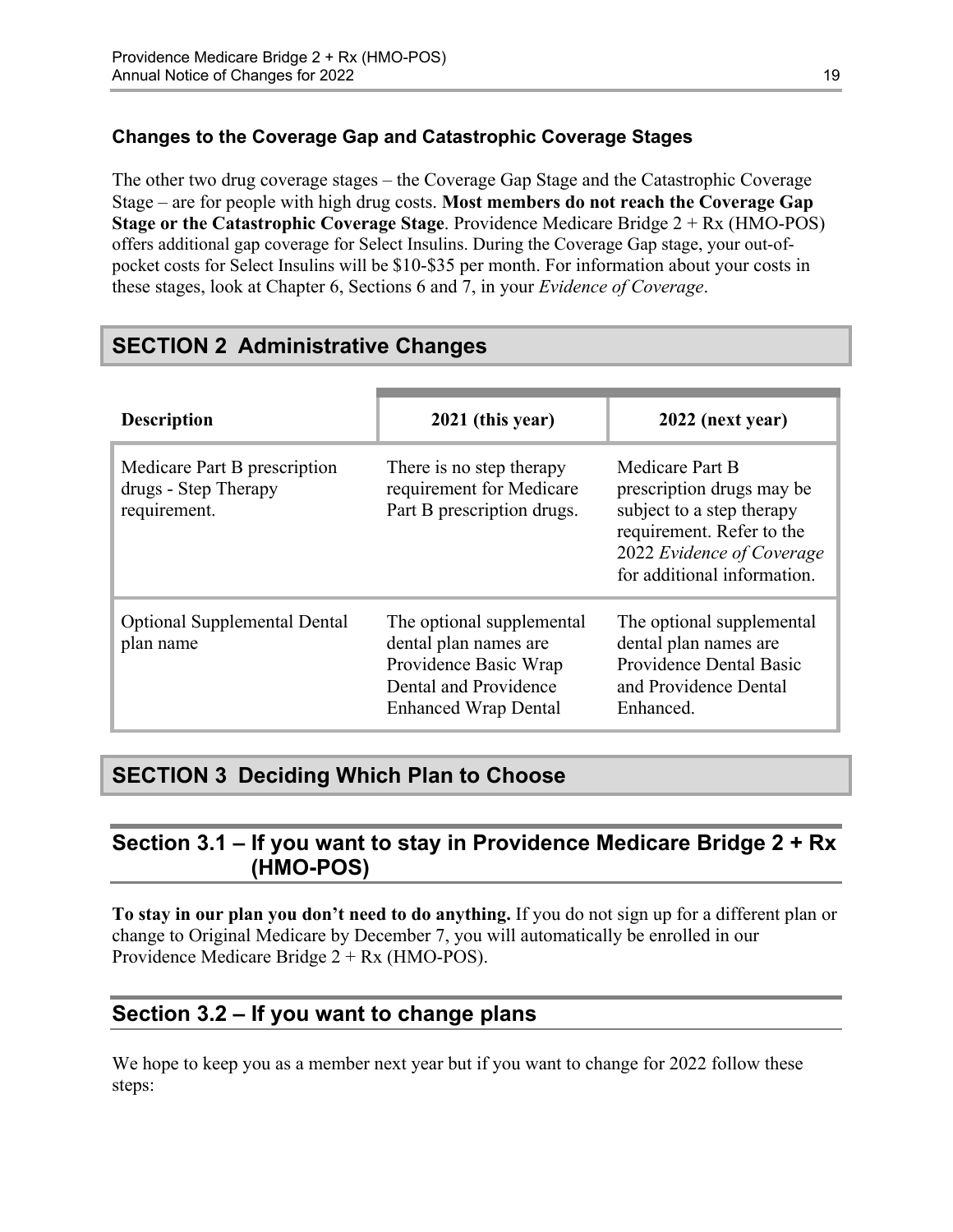#### **Step 1: Learn about and compare your choices**

- You can join a different Medicare health plan timely,
- *OR*-- You can change to Original Medicare. If you change to Original Medicare, you will need to decide whether to join a Medicare drug plan. If you do not enroll in a Medicare drug plan, please see Section 1.1 regarding a potential Part D late enrollment penalty.

To learn more about Original Medicare and the different types of Medicare plans, read the *Medicare & You 2022* handbook, call your State Health Insurance Assistance Program (see Section 5), or call Medicare (see Section 7.2).

You can also find information about plans in your area by using the Medicare Plan Finder on the Medicare website. Go to [www.medicare.gov/plan-compare](http://www.medicare.gov/plan-compare). **Here, you can find information about costs, coverage, and quality ratings for Medicare plans.** 

As a reminder, Providence Health Assurance offers other Medicare health plans These other plans may differ in coverage, monthly premiums, and cost-sharing amounts.

#### **Step 2: Change your coverage**

- To **change to a different Medicare health plan**, enroll in the new plan. You will automatically be disenrolled from Providence Medicare Bridge  $2 + Rx$  (HMO-POS).
- To **change to Original Medicare with a prescription drug plan,** enroll in the new drug plan. You will automatically be disenrolled from Providence Medicare Bridge  $2 + Rx$ (HMO-POS).
- To **change to Original Medicare without a prescription drug plan**, you must either:
	- $\circ$  Send us a written request to disenroll. Contact Customer Service if you need more information on how to do this (phone numbers are in Section 7.1 of this booklet).
	- o  *or –* Contact **Medicare**, at 1-800-MEDICARE (1-800-633-4227), 24 hours a day, 7 days a week, and ask to be disenrolled. TTY users should call 1-877-486-2048.

## <span id="page-22-0"></span>**SECTION 4 Deadline for Changing Plans**

If you want to change to a different plan or to Original Medicare for next year, you can do it from **October 15 until December 7.** The change will take effect on January 1, 2022.

#### **Are there other times of the year to make a change?**

In certain situations, changes are also allowed at other times of the year. For example, people with Medicaid, those who get "Extra Help" paying for their drugs, those who have or are leaving employer coverage, and those who move out of the service area may be allowed to make a change at other times of the year. For more information, see Chapter 10, Section 2.3 of the *Evidence of Coverage.*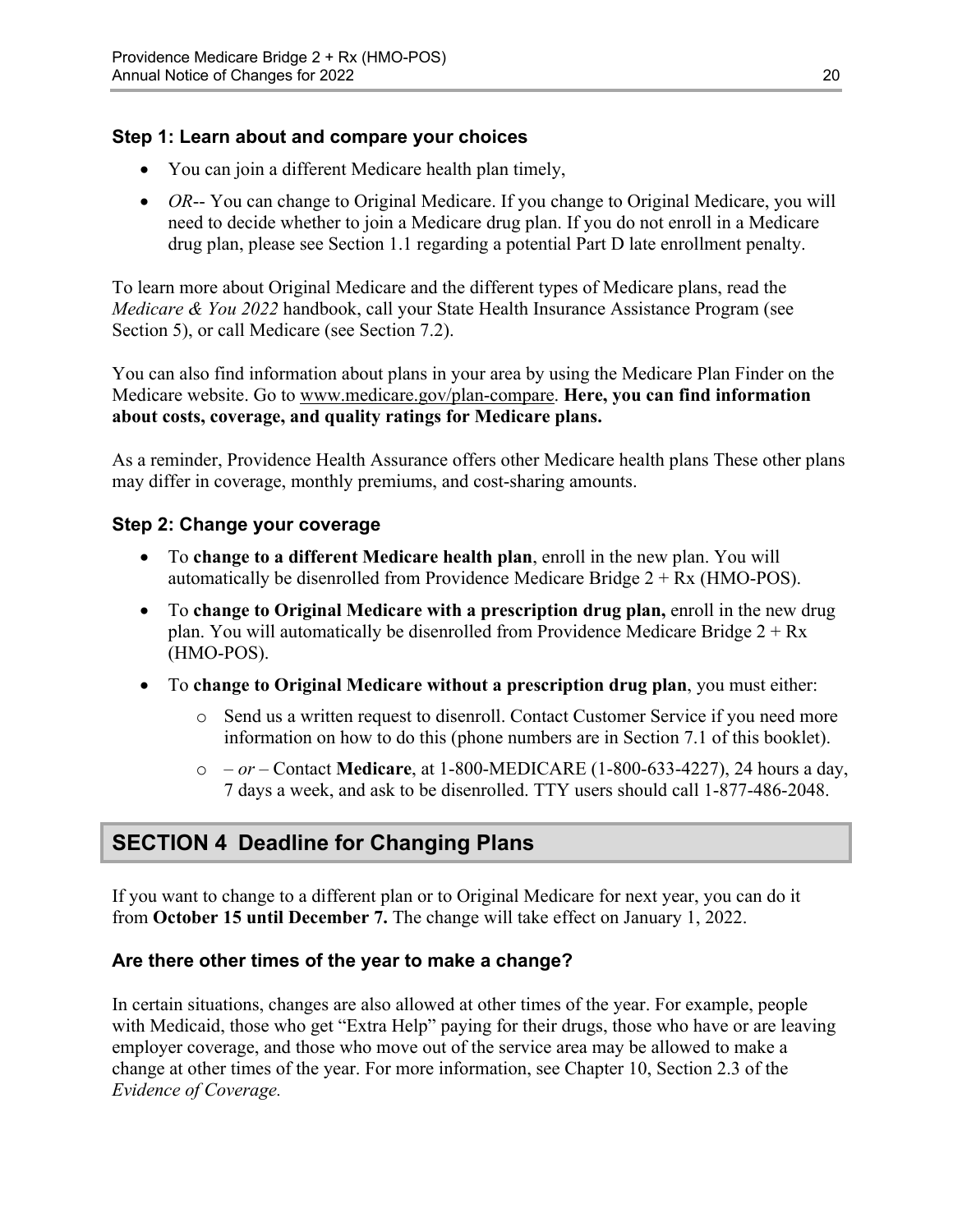Chapter 10, Section 2.2 of the *Evidence of Coverage*. If you enrolled in a Medicare Advantage plan for January 1, 2022, and don't like your plan choice, you can switch to another Medicare health plan (either with or without Medicare prescription drug coverage) or switch to Original Medicare (either with or without Medicare prescription drug coverage) between January 1 and March 31, 2022. For more information, see

## <span id="page-23-0"></span>**SECTION 5 Programs That Offer Free Counseling about Medicare**

The State Health Insurance Assistance Program (SHIP) is a government program with trained counselors in every state. In Oregon, the SHIP is called Senior Health Insurance Benefits Assistance (SHIBA). In Washington, the SHIP is called Statewide Health Insurance Benefits Advisors (also SHIBA).

 SHIBA is independent (not connected with any insurance company or health plan). It is a state program that gets money from the Federal government to give **free** local health insurance counseling to people with Medicare. SHIBA counselors can help you with your Medicare questions or problems. They can help you understand your Medicare plan choices and answer questions about switching plans. You can call SHIBA in Oregon at 1-800-722-4134 (TTY 711). You can call SHIBA in Washington at 1-800-562-6900 (TTY 360-586-0241). You can learn more about SHIBA by visiting their website ([www.healthcare.oregon.gov/shiba](http://healthcare.oregon.gov/shiba) or [www.insurance.wa.gov/shiba\)](http://www.insurance.wa.gov/shiba).

SHIBA SHIBA P.O. Box 14480 P.O. Box 40255

#### **OREGON: WASHINGTON:**

Oregon Insurance Division Office of the Insurance Commissioner Salem, OR 97309 Olympia, WA 98504-0255

## <span id="page-23-1"></span>**SECTION 6 Programs That Help Pay for Prescription Drugs**

You may qualify for help paying for prescription drugs.

- **"Extra Help" from Medicare.** People with limited incomes may qualify for "Extra Help" to pay for their prescription drug costs. If you qualify, Medicare could pay up to 75% or more of your drug costs including monthly prescription drug premiums, annual deductibles, and coinsurance. Additionally, those who qualify will not have a coverage gap or late enrollment penalty. Many people are eligible and don't even know it. To see if you qualify, call:
	- $\circ$  1-800-MEDICARE (1-800-633-4227). TTY users should call 1-877-486-2048, 24 hours a day/7 days a week;
	- o The Social Security Office at 1-800-772-1213 between 7 am and 7 pm, Monday through Friday. TTY users should call, 1-800-325-0778 (applications); or
	- o Your State Medicaid Office (applications).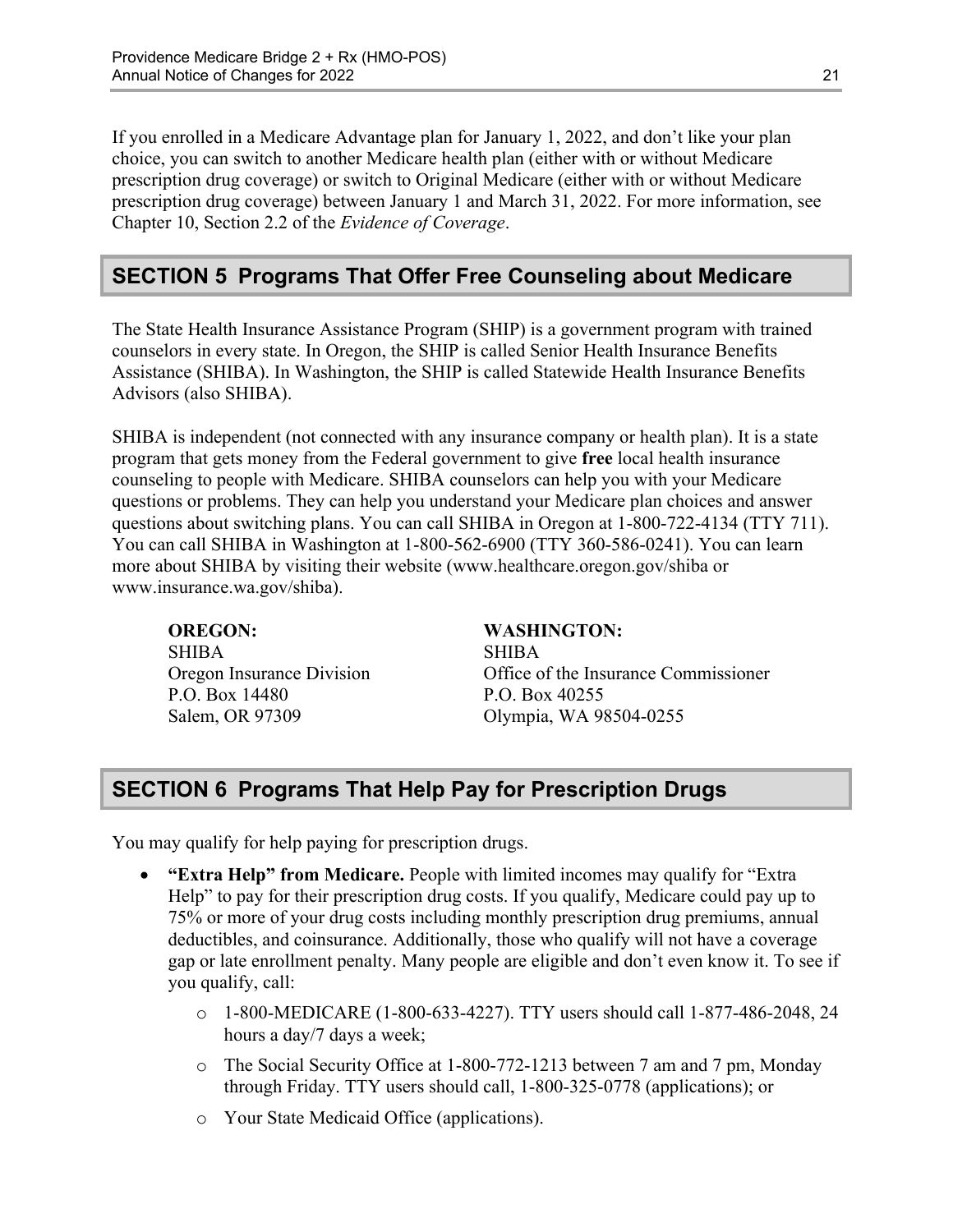**Prescription Cost-sharing Assistance for Persons with HIV/AIDS.** The AIDS Drug Assistance Program (ADAP) helps ensure that ADAP-eligible individuals living with HIV/AIDS have access to life-saving HIV medications. Individuals must meet certain criteria, including proof of State residence and HIV status, low income as defined by the State, and uninsured/under-insured status. Medicare Part D prescription drugs that are also covered by ADAP qualify for prescription cost-sharing assistance through CAREAssist in Oregon or Early Intervention Program (EIP) in Washington. For information on eligibility criteria, covered drugs, or how to enroll in the program, please call CAREAssist at 971-673-0144 or 1-800-805-2313 (TTY 711) or EIP at 1-877-376 9316.

## <span id="page-24-0"></span>**SECTION 7 Questions?**

## <span id="page-24-1"></span>**Section 7.1 – Getting Help from Providence Medicare Bridge 2 + Rx (HMO-POS)**

Questions? We're here to help. Please call Customer Service at 503-574-8000 or 1-800-603 2340. (TTY only, call 711). We are available for phone calls 8 a.m. to 8 p.m. (Pacific Time), seven days a week. Calls to these numbers are free.

#### **Read your 2022** *Evidence of Coverage* **(it has details about next year's benefits and costs)**

This *Annual Notice of Changes* gives you a summary of changes in your benefits and costs for 2022. For details, look in the 2022 *Evidence of Coverage* for Providence Medicare Bridge 2 + Rx (HMO-POS). The *Evidence of Coverage* is the legal, detailed description of your plan benefits. It explains your rights and the rules you need to follow to get covered services and prescription drugs. A copy of the *Evidence of Coverage* is located on our website at [www.ProvidenceHealthAssurance.com.](http://www.ProvidenceHealthAssurance.com) You may also call Customer Service to ask us to mail you an *Evidence of Coverage*.

#### **Visit our Website**

You can also visit our website at [www.ProvidenceHealthAssurance.com](http://www.ProvidenceHealthAssurance.com). As a reminder, our website has the most up-to-date information about our provider network (*Provider and Pharmacy Directory*) and our list of covered drugs (Formulary/Drug List).